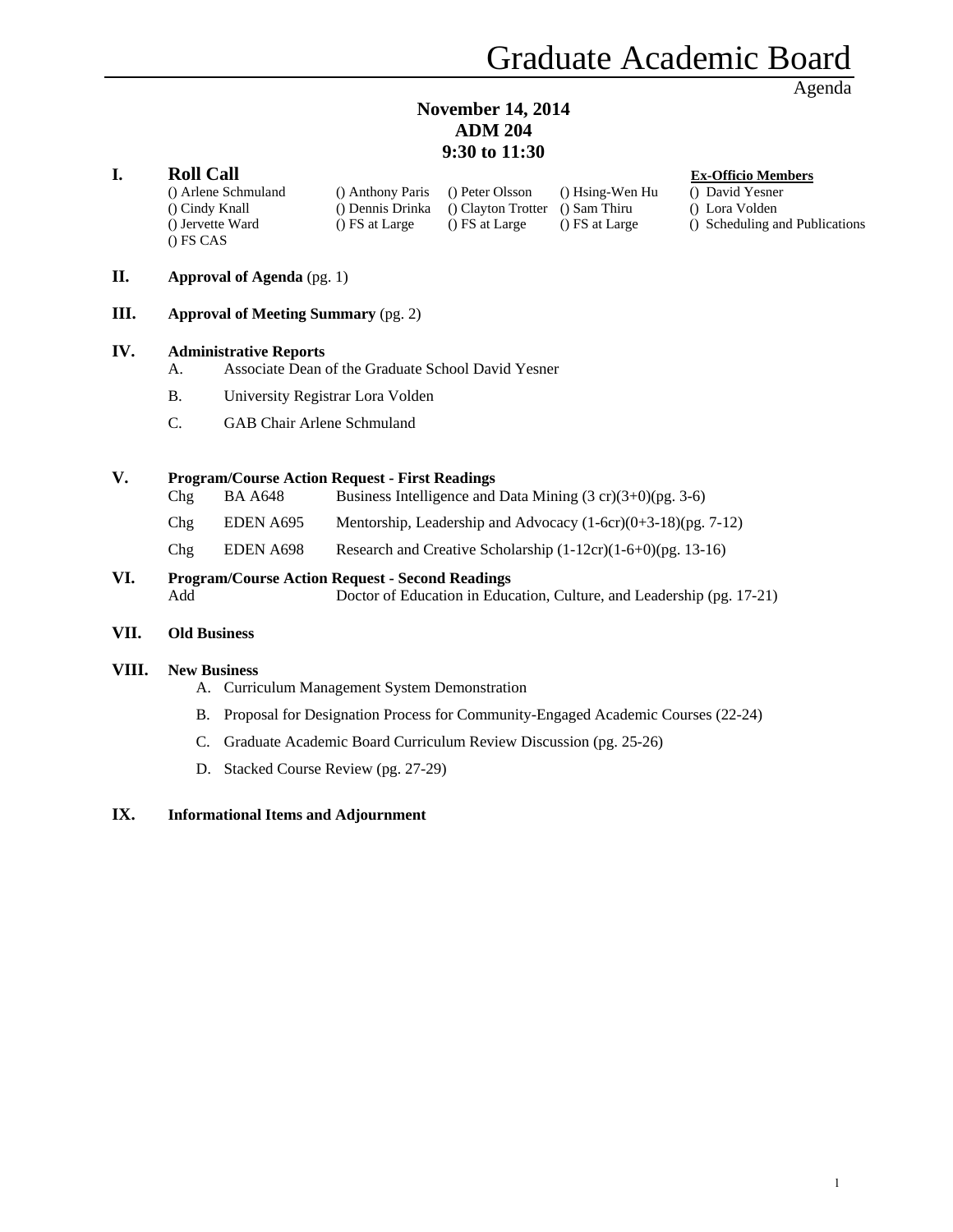#### **October 24, 2014 ADM 204 9:30 to 11:30**

#### **I. Roll Call Ex-Officio Members**

(x) Arlene Schmuland (x) Anthony Paris (x) Peter Olsson (x) Hsing-Wen Hu (x) David Yesner (e) Cindy Knall (x) Dennis Drinka (x) Clayton Trotter (x) Sam Thiru (x) Lora Volden (x) Jervette Ward () FS at Large () FS at Large () FS at Large (e) Scheduling and Publications () FS CAS

- **II. Approval of Agenda** (pg. 1) *Approved*
- **III. Approval of Meeting Summary** (pg. 2-3) *Approved*

#### **IV. Administrative Reports**

- A. Associate Dean of the Graduate School David Yesner *The Chancellor and Provost signed off on the Master of Science in Computer Science and Engineering, it will proceed to the next SAC meeting and potentially will make the December BOR meeting. All nursing courses have been signed, the program changes will be held until the accreditation process has been completed.*
- B. University Registrar Lora Volden *Continuing to work with CourseLeaf on the electronic curriculum, new software is coming out. Received a pre-view on the agendas and will provide an update at the next meeting time allotting.*
- C. GAB Chair Arlene Schmuland

#### **V. Program/Course Action Request - Second Readings**

| Add | ANTH A654 | Advanced Studies in Culture and Ecology (stacked with ANTH A454) |
|-----|-----------|------------------------------------------------------------------|
|     |           | $(3 \text{ cr})(3+0)$ (pg. 4-19)                                 |

#### **Approved for second**

| Chg | <b>AE A681</b>                     | Frozen Ground Engineering $(3 \text{ cr})(3+0)$ (pg. 20-23)                  |
|-----|------------------------------------|------------------------------------------------------------------------------|
| Chg | AE A682                            | Ice Engineering $(3 \text{ cr})(3+0)$ (pg. 24-27)                            |
| Chg | AE A683                            | Arctic Hydrology and Hydraulic Engineering $(3 \text{ cr})(3+0)$ (pg. 28-31) |
| Chg | <b>AE A684</b>                     | Arctic Utility Distribution $(3 \text{ cr})(3+0)$ (pg. 32-35)                |
| Chg | AE A685                            | Arctic Mass and Heat Transfer $(3 \text{ cr})(3+0)$ (pg. 36-39)              |
| Chg | <b>AE A689</b>                     | Cold Regions Pavement Design $(3 \text{ cr})(3+0)$ (pg. 40-43)               |
| Add | <b>AE A698</b>                     | Arctic Engineering Project $(3 \text{ cr})(0+9)$ (pg. 44-47)                 |
|     | All AE courses approved for second |                                                                              |

#### **VI. Program/Course Action Request - First Readings**

Chg BA A648 Business Intelligence and Data Mining  $(3 \text{ cr})(3+0)$ (pg. 48-51) **Faculty initiator not present, will be on the November 14, 2014 agenda**

Add ME A651 Aerodynamics (stacked with ME A451)(3 cr)(3+0)(pg. 52-61) **Waived first, approved for second** 

 Add Doctor of Education in Education, Culture, and Leadership (pg. 62-68) **Repeatability approved for EDEN A695 Accepted for first reading** 

- **VII. Old Business**
- **VIII. New Business**
- **IX. Informational Items and Adjournment**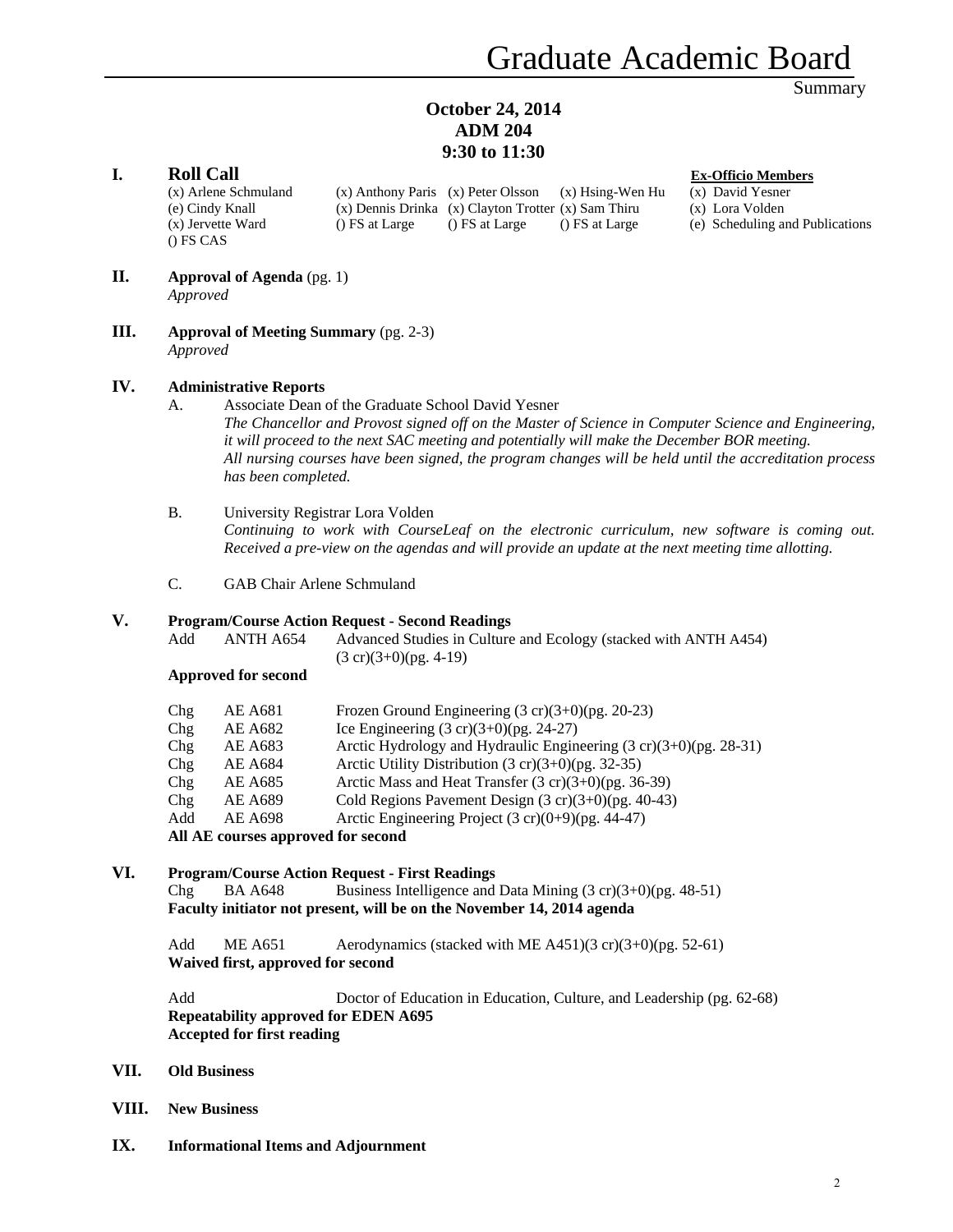

#### Proposa Cou Univers al to Initiate urse Action ity of Alask , Add, Cha Request ka Anchorag nge, or Del ge lete a Course

| 1a. School or College<br>1b. Division<br>CB CBPP                                                                                                                                                                                                                                                                   |                                                                                                                                                                                                                                                                                                                                                                                                                                                                     |                                                                                              |                                                                                                                                   |            | ADBP Division of Business Programs       | 1c. Department<br>BA |                                                                              |                                                            |
|--------------------------------------------------------------------------------------------------------------------------------------------------------------------------------------------------------------------------------------------------------------------------------------------------------------------|---------------------------------------------------------------------------------------------------------------------------------------------------------------------------------------------------------------------------------------------------------------------------------------------------------------------------------------------------------------------------------------------------------------------------------------------------------------------|----------------------------------------------------------------------------------------------|-----------------------------------------------------------------------------------------------------------------------------------|------------|------------------------------------------|----------------------|------------------------------------------------------------------------------|------------------------------------------------------------|
| 2. Course Prefix                                                                                                                                                                                                                                                                                                   | 3. Course Number                                                                                                                                                                                                                                                                                                                                                                                                                                                    |                                                                                              | 4. Previous Course Prefix & Number                                                                                                |            |                                          |                      | 5a. Credits/CEUs                                                             | 5b. Contact Hours                                          |
| <b>BA</b><br>A648<br>N/A                                                                                                                                                                                                                                                                                           |                                                                                                                                                                                                                                                                                                                                                                                                                                                                     |                                                                                              |                                                                                                                                   |            |                                          |                      | 3                                                                            | (Lecture + Lab)<br>(3+0)                                   |
|                                                                                                                                                                                                                                                                                                                    | 6. Complete Course Title<br>Business Intelligence and Data Mining<br>Bus. Intel. & Data Mining<br>Abbreviated Title for Transcript (30 character)                                                                                                                                                                                                                                                                                                                   |                                                                                              |                                                                                                                                   |            |                                          |                      |                                                                              |                                                            |
| 7. Type of Course                                                                                                                                                                                                                                                                                                  | $\boxtimes$ Academic                                                                                                                                                                                                                                                                                                                                                                                                                                                |                                                                                              | Preparatory/Development                                                                                                           |            |                                          | Non-credit           | $\blacksquare$<br>CEU                                                        | <b>Professional Development</b>                            |
| 8. Type of Action:                                                                                                                                                                                                                                                                                                 | ∣ I Add<br>or                                                                                                                                                                                                                                                                                                                                                                                                                                                       | $\boxtimes$ Change<br>or                                                                     | Delete                                                                                                                            |            | 9. Repeat Status No                      |                      | # of Repeats                                                                 | <b>Max Credits</b>                                         |
| If a change, mark appropriate boxes:<br>Prefix<br>Credits                                                                                                                                                                                                                                                          | ⊠                                                                                                                                                                                                                                                                                                                                                                                                                                                                   | <b>Course Number</b><br><b>Contact Hours</b>                                                 |                                                                                                                                   |            | 10. Grading Basis                        |                      | $\boxtimes$ A-F                                                              | P/NP<br><b>NG</b>                                          |
| Title<br><b>Grading Basis</b><br><b>Course Description</b><br><b>Test Score Prerequisites</b>                                                                                                                                                                                                                      | ⊠                                                                                                                                                                                                                                                                                                                                                                                                                                                                   | <b>Repeat Status</b><br>Cross-Listed/Stacked<br><b>Course Prerequisites</b><br>Co-requisites |                                                                                                                                   |            |                                          |                      | 11. Implementation Date semester/year<br>From: Spring/2015<br>To:            | /9999                                                      |
| <b>Automatic Restrictions</b><br>$\Box$ Class                                                                                                                                                                                                                                                                      | $\Box$<br>$\Box$ Level                                                                                                                                                                                                                                                                                                                                                                                                                                              | <b>Registration Restrictions</b><br><b>General Education Requirement</b>                     |                                                                                                                                   |            | 12. $\vert$ 1                            |                      | Cross Listed with                                                            |                                                            |
| □ College □ Major<br>$\Box$ Other                                                                                                                                                                                                                                                                                  | (please specify)                                                                                                                                                                                                                                                                                                                                                                                                                                                    |                                                                                              |                                                                                                                                   |            |                                          | Stacked              | with                                                                         | Cross-Listed Coordination Signature                        |
| 13a. Impacted Courses or Programs: List any programs or college requirements that require this course.<br>Please type into fields provided in table. If more than three entries, submit a separate table. A template is available at www.uaa.alaska.edu/governance.<br>1. Masters of Business Administration<br>2. | Impacted Program/Course                                                                                                                                                                                                                                                                                                                                                                                                                                             |                                                                                              |                                                                                                                                   | 09/05/2014 | Date of Coordination                     |                      | Minnie Yen                                                                   | Chair/Coordinator Contacted                                |
| 3.                                                                                                                                                                                                                                                                                                                 |                                                                                                                                                                                                                                                                                                                                                                                                                                                                     |                                                                                              |                                                                                                                                   |            |                                          |                      |                                                                              |                                                            |
| Initiator Name (typed): Yonggang Lu                                                                                                                                                                                                                                                                                |                                                                                                                                                                                                                                                                                                                                                                                                                                                                     | Initiator Signed Initials:                                                                   |                                                                                                                                   |            |                                          |                      | Date:                                                                        |                                                            |
| 13b. Coordination Email                                                                                                                                                                                                                                                                                            | Date: 9/16/2014<br>submitted to Faculty Listserv: (uaa-faculty@lists.uaa.alaska.edu)                                                                                                                                                                                                                                                                                                                                                                                |                                                                                              |                                                                                                                                   |            |                                          |                      | 13c. Coordination with Library Liaison                                       | Date: 9/16/2014                                            |
| 14. General Education Requirement                                                                                                                                                                                                                                                                                  | Mark appropriate box:                                                                                                                                                                                                                                                                                                                                                                                                                                               | $\Box$                                                                                       | Oral Communication<br>Fine Arts                                                                                                   |            | Written Communication<br>Social Sciences |                      | <b>Quantitative Skills</b><br>H<br>$\blacksquare$<br><b>Natural Sciences</b> | $\Box$<br>Humanities<br>l 1<br><b>Integrative Capstone</b> |
|                                                                                                                                                                                                                                                                                                                    | 15. Course Description (suggested length 20 to 50 words)<br>Covers basic business intelligence and data mining including Data Warehousing and Querying. Applies business intelligence and<br>data mining techniques to marketing campaigns, fraud detection, and terrorism detection. Uses SAS Enterprise Miner to illustrate<br>decision trees, classification algorithms, and other data mining techniques. Students may apply for SAS Data Mining Certification. |                                                                                              |                                                                                                                                   |            |                                          |                      |                                                                              |                                                            |
| 16a. Course Prerequisite(s) (list prefix and number or test<br>code and score)<br>N/A                                                                                                                                                                                                                              |                                                                                                                                                                                                                                                                                                                                                                                                                                                                     |                                                                                              | N/A                                                                                                                               |            |                                          |                      | 16b. Co-requisite(s) (concurrent enrollment required)                        |                                                            |
| 16c. Automatic Restriction(s)<br>College<br>$\mathsf{L}$                                                                                                                                                                                                                                                           | $\Box$ Major<br>Class<br>$\mathsf{L}$                                                                                                                                                                                                                                                                                                                                                                                                                               | Level                                                                                        | 16d. Registration Restriction(s) (non-codable)<br>Graduate Standing and undergraduate statistics course with a minimum grade of C |            |                                          |                      |                                                                              |                                                            |
| $\boxtimes$<br>17.<br>computer lab fee                                                                                                                                                                                                                                                                             | Mark if course has fees Standard CBPP                                                                                                                                                                                                                                                                                                                                                                                                                               |                                                                                              | 18. II                                                                                                                            |            |                                          |                      | Mark if course is a selected topic course                                    |                                                            |
|                                                                                                                                                                                                                                                                                                                    | 19. Justification for Action<br>Change contact hours as this is not a lab course. Update registration restrictions.                                                                                                                                                                                                                                                                                                                                                 |                                                                                              |                                                                                                                                   |            |                                          |                      |                                                                              |                                                            |
|                                                                                                                                                                                                                                                                                                                    |                                                                                                                                                                                                                                                                                                                                                                                                                                                                     |                                                                                              |                                                                                                                                   |            |                                          |                      |                                                                              |                                                            |
|                                                                                                                                                                                                                                                                                                                    |                                                                                                                                                                                                                                                                                                                                                                                                                                                                     |                                                                                              |                                                                                                                                   |            | Approved                                 |                      |                                                                              |                                                            |
| Initiator (faculty only)<br>Yonggang Lu<br>Initiator (TYPE NAME)                                                                                                                                                                                                                                                   |                                                                                                                                                                                                                                                                                                                                                                                                                                                                     |                                                                                              | Date                                                                                                                              |            | Disapproved                              |                      | Dean/Director of School/College                                              | Date                                                       |
| Approved                                                                                                                                                                                                                                                                                                           |                                                                                                                                                                                                                                                                                                                                                                                                                                                                     |                                                                                              |                                                                                                                                   |            | Approved                                 |                      | Undergraduate/Graduate Academic                                              | Date                                                       |
| Disapproved                                                                                                                                                                                                                                                                                                        | <b>Department Chair</b>                                                                                                                                                                                                                                                                                                                                                                                                                                             |                                                                                              | Date                                                                                                                              |            | Disapproved                              |                      | <b>Board Chair</b>                                                           |                                                            |
| Approved                                                                                                                                                                                                                                                                                                           |                                                                                                                                                                                                                                                                                                                                                                                                                                                                     |                                                                                              |                                                                                                                                   |            | Approved                                 |                      |                                                                              |                                                            |
| Disapproved                                                                                                                                                                                                                                                                                                        | College/School Curriculum Committee Chair                                                                                                                                                                                                                                                                                                                                                                                                                           |                                                                                              | Date                                                                                                                              |            | Disapproved                              |                      | Provost or Designee                                                          | Date                                                       |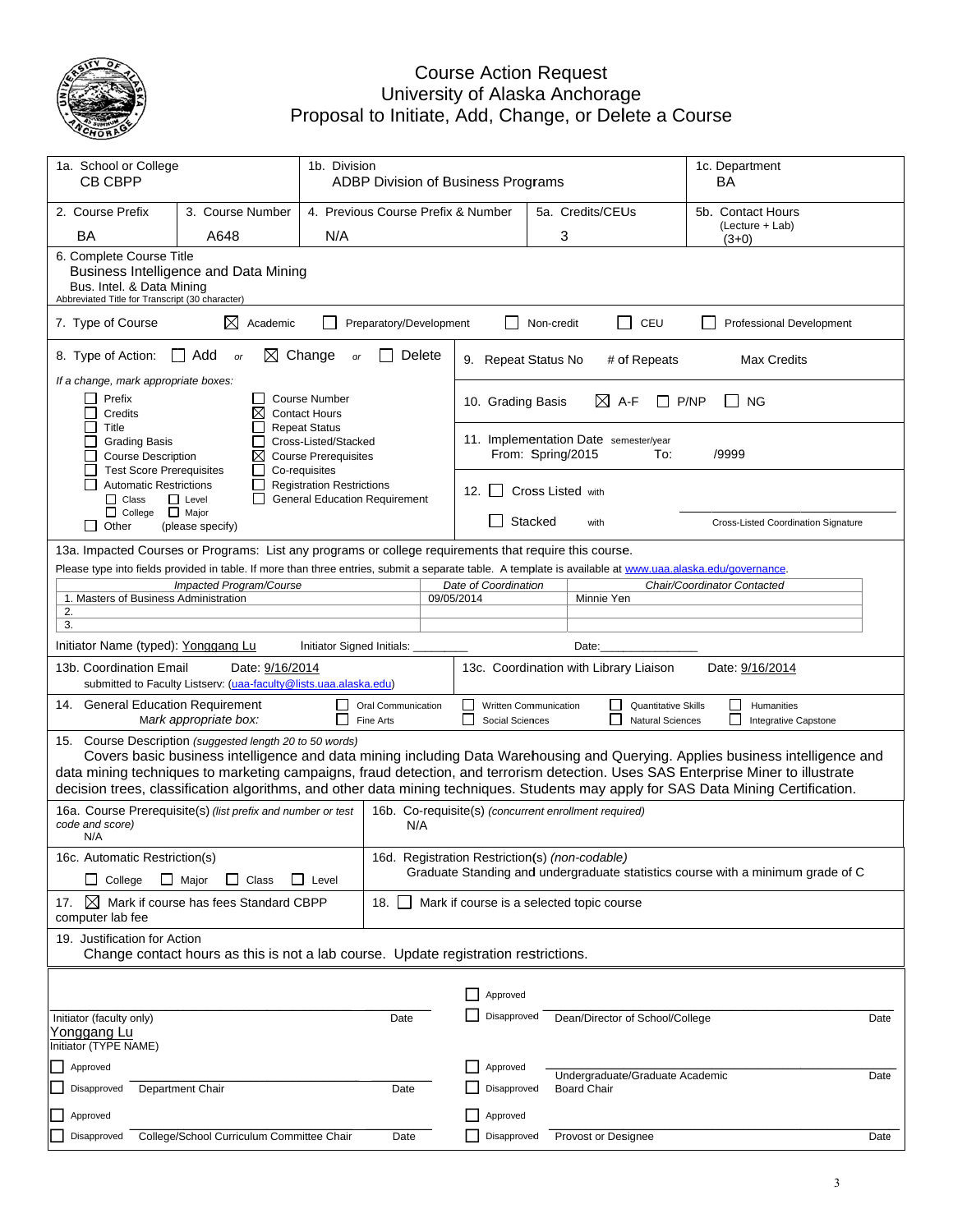#### **COURSE CONTENT GUIDE UNIVERSITY OF ALASKA ANCHORAGE COLLEGE OF BUSINESS AND PUBLIC POLICY**

#### **I. Date Initiated November 10, 2014**

#### **II. Course Information**

| College/School:       | College of Business and Public Policy                     |
|-----------------------|-----------------------------------------------------------|
| Department:           | <b>Business Administration</b>                            |
| Program:              | Master of Business Administration, General Management     |
| <b>Course Title:</b>  | Business Intelligence and Data Mining                     |
| <b>Course Number:</b> | <b>BA A648</b>                                            |
| <b>Credits:</b>       | 3                                                         |
| <b>Contact Hours:</b> | 3 per week x 15 weeks $=$ 45 hours                        |
|                       | 0 lab hours                                               |
|                       | 6 hours outside of class per week x 15 weeks $= 90$ hours |
| <b>Grading Basis:</b> | $A-F$                                                     |

**Course Description:** Covers basic business intelligence and data mining including Data Warehousing and Querying. Applies business intelligence and data mining techniques to marketing campaigns, fraud detection, and terrorism detection. Uses SAS Enterprise Miner to illustrate decision trees, classification algorithms, and other data mining techniques. Students may apply for SAS Data Mining Certification.

#### **Course Prerequisites:** N/A

 **Registration Restrictions:** Graduate Standing and undergraduate statistics course with a minimum grade of C

 **Fees:** Standard CBPP computer lab fee

# **III. Course Activities**

- A. Discussion
- B. Case studies
- C. Lecture

#### **IV. Course Level Justification**

This course requires rigorous data analysis and synthesis of quantitative and logical thinking skills gained at the undergraduate level.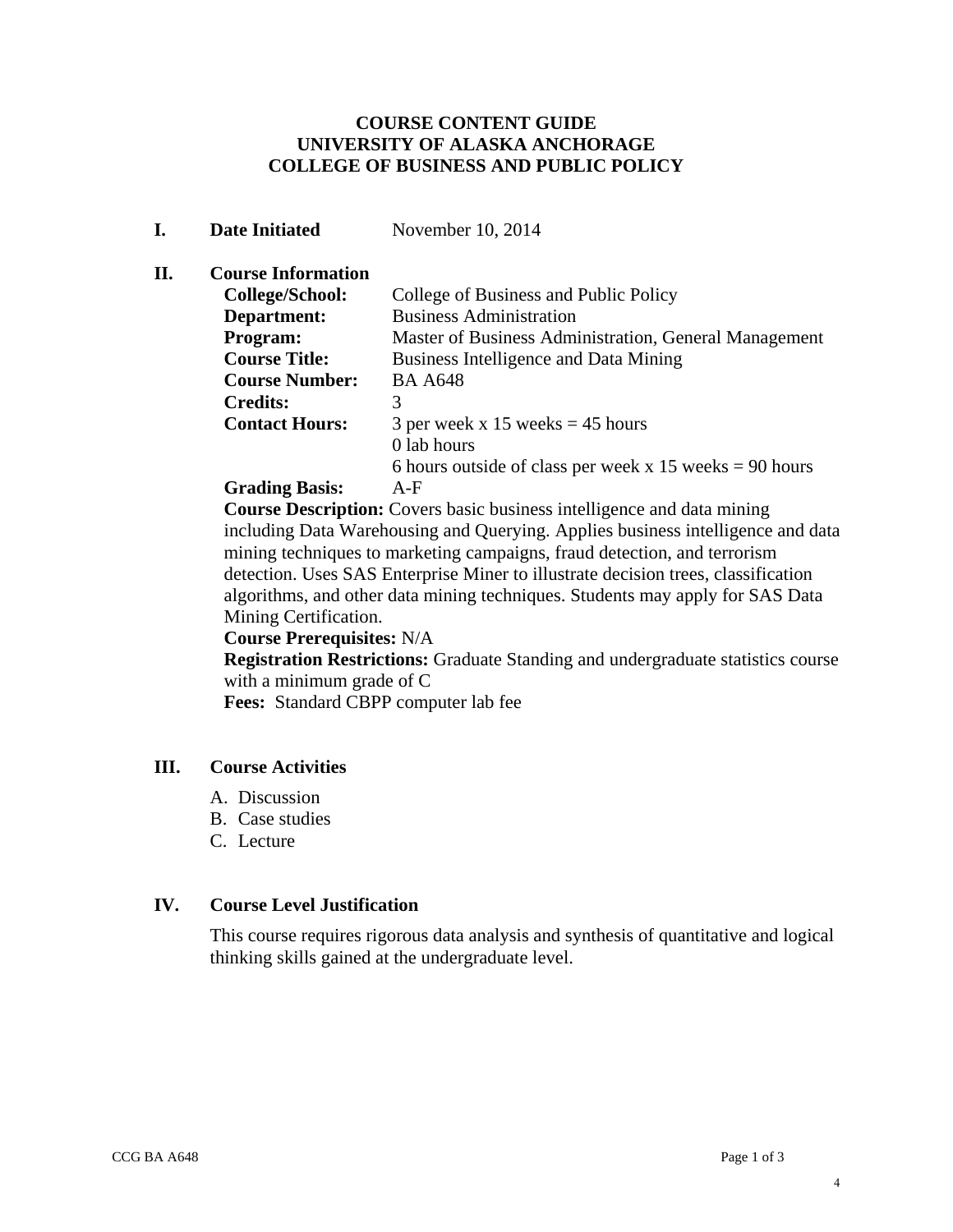#### **V. Outline**

- A. Business Decision Modeling
	- 1. Decision making process
	- 2. Decision making with uncertainty
- B. Business Data Environment
	- 1. Database and data warehousing
	- 2. Data reporting and querying
	- 3. Online analytical processing
	- 4. Data preprocessing and transformation
- C. Introduction to Business Intelligence (BI)
	- 1. The BI Lifecycle
	- 2. BI implementation
	- 3. BI and technology
- D. Data Mining Techniques
	- 1. Unsupervised learning methods
		- a. Decision trees
		- b. Association rule learning
		- c. K-Mean cluster analysis
	- 2. Supervised learning methods
		- a. Classification analysis
		- b. Neural network
		- c. Regression analysis

#### **VI. Suggested Texts**

SAS Publishing. (2007). Applied analytics using SAS® Enterprise Miner™ 6.1. Cary: SAS Press.

Tan, P., Steinbach, M., & Kumar, V. (2005). Introduction to data mining (US ed.). Boston: Addison Wesley.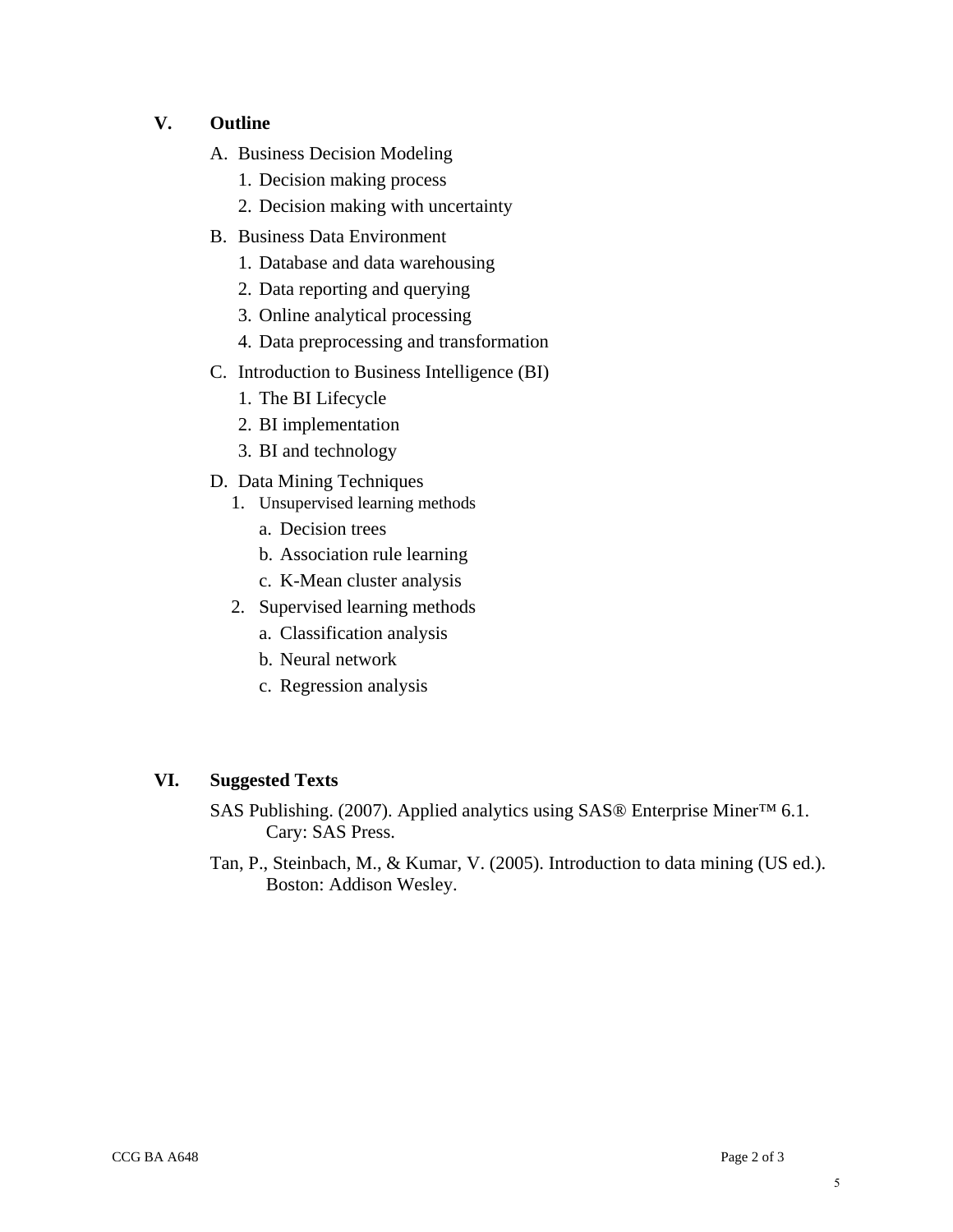#### **VII. Bibliography**

- Cerrito, P. B. (2007). *Introduction to data mining using SAS Enterprise Miner*. Cary: SAS Press.
- Roiger, R., & Geatz, M. (2003). *Data mining a tutorial based primer* (3rd ed.). Boston: Addison Wesley.
- Sarma, K. S. (2007). *Predictive modeling with SAS Enterprise Miner: practical solutions for Business Applications*. Cary: SAS Press.
- SAS Publishing. (2006). *Data mining using SAS Enterprise Miner: a case study approach* (2nd ed.). Cary: SAS Press.
- SAS Publishing. (2009). *Getting started with SAS Enterprise Miner 6.1*. Cary: SAS Press.
- Shmueli, G., Patel, N. R., & Bruce, P. C. (2010). *Data mining for business intelligence: concepts, techniques, and applications in Microsoft Office*. Hoboken: Wiley.

#### **VIII. Instructional Goals and Student Outcomes**

|  | A. Instructional Goals.                                         |
|--|-----------------------------------------------------------------|
|  | The instructor will:                                            |
|  | 1. Introduce students to business intelligence and data mining  |
|  | 2. Present the role and significance of business intelligence   |
|  | organizations                                                   |
|  | 3. Introduce classical data mining techniques used in business  |
|  | intelligence projects                                           |
|  | 4. Describe how to use data mining techniques and business      |
|  | intelligence concepts to solve various business decision making |
|  | problems                                                        |
|  | 5. Demonstrate how to use popular data mining software          |

| <b>B.</b> Student Outcomes.              |                          |
|------------------------------------------|--------------------------|
| <b>Students will be able to:</b>         | <b>Assessment Method</b> |
| 1. Describe the role of business         | Exams and written        |
| intelligence in everyday business        | assignments              |
| decision making                          |                          |
| 2. Explain the BI implement process      | Exams and written        |
|                                          | assignments              |
| 3. Explain mechanisms of some popular    | Exams and written        |
| data mining techniques                   | assignments              |
| 4. Apply selected data mining techniques | Case studies and         |
|                                          | presentations            |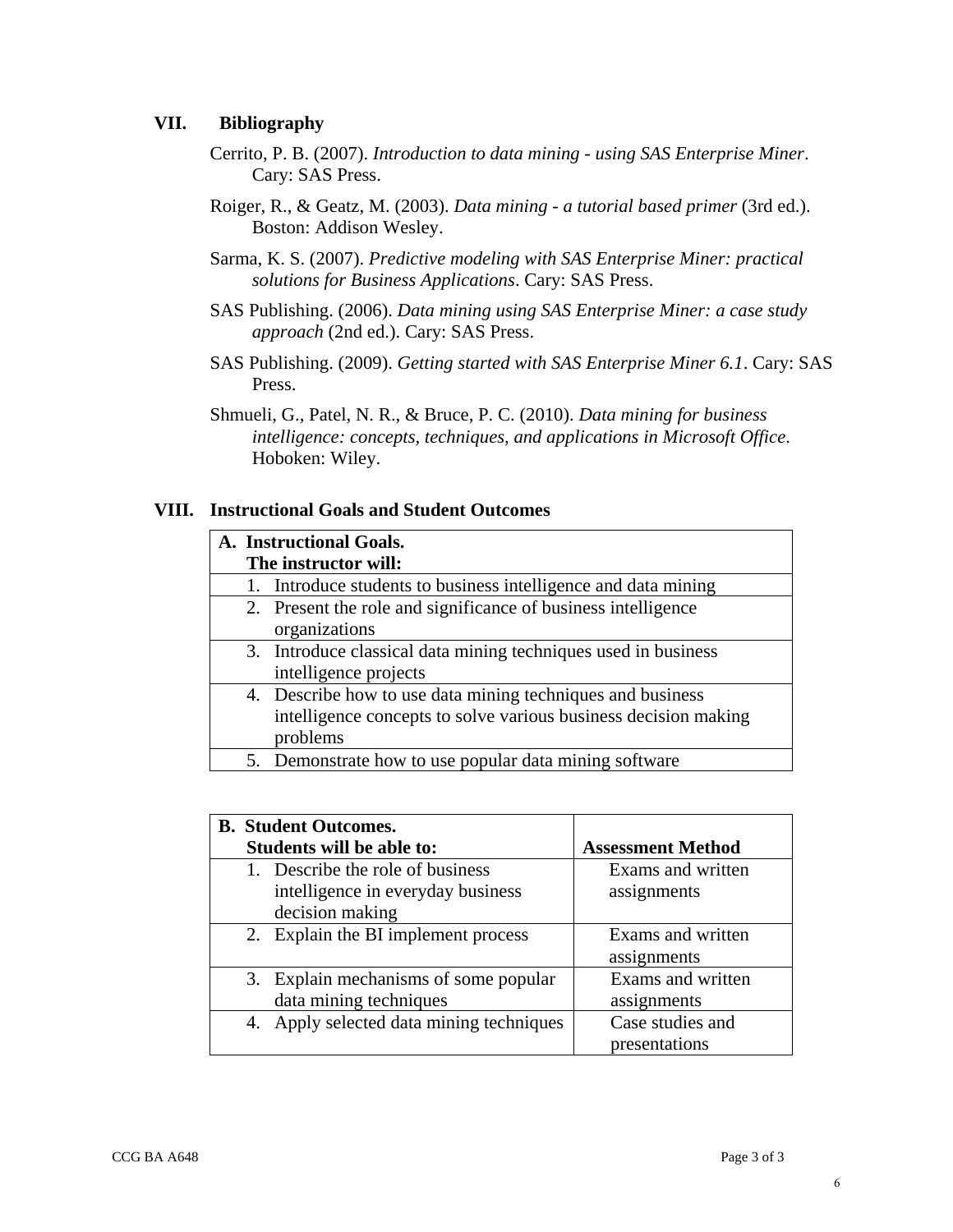

## Course Action Request University of Alaska Anchorage Proposal to Initiate, Add, Change, or Delete a Course

| 1a. School or College<br>EA COE                                                                                                                                                                                      |                                                                                                                                                            | 1b. Division<br>No Division Code                                                             |                                                                                                                                      |       |                                                          |            |                          |                                                                     |                                 |       | 1c. Department<br>N/A                      |      |
|----------------------------------------------------------------------------------------------------------------------------------------------------------------------------------------------------------------------|------------------------------------------------------------------------------------------------------------------------------------------------------------|----------------------------------------------------------------------------------------------|--------------------------------------------------------------------------------------------------------------------------------------|-------|----------------------------------------------------------|------------|--------------------------|---------------------------------------------------------------------|---------------------------------|-------|--------------------------------------------|------|
| 2. Course Prefix                                                                                                                                                                                                     | 3. Course Number                                                                                                                                           |                                                                                              | 4. Previous Course Prefix & Number                                                                                                   |       |                                                          |            | 5a. Credits/CEUs         |                                                                     |                                 |       | 5b. Contact Hours                          |      |
| <b>EDEN</b>                                                                                                                                                                                                          | A695                                                                                                                                                       | N/A                                                                                          |                                                                                                                                      |       |                                                          |            | 1-6                      |                                                                     |                                 |       | (Lecture + Lab)<br>$(0+3-18)$              |      |
|                                                                                                                                                                                                                      | 6. Complete Course Title<br>Mentorship, Leadership and Advocacy<br>Mentorship, Ldship and Advoc<br>Abbreviated Title for Transcript (30 character)         |                                                                                              |                                                                                                                                      |       |                                                          |            |                          |                                                                     |                                 |       |                                            |      |
| 7. Type of Course                                                                                                                                                                                                    | ⊠<br>Academic                                                                                                                                              |                                                                                              | Preparatory/Development                                                                                                              |       |                                                          | Non-credit |                          | $\overline{\phantom{0}}$                                            | CEU                             |       | <b>Professional Development</b>            |      |
| 8. Type of Action:                                                                                                                                                                                                   | $\Box$ Add<br>$\bowtie$<br>or                                                                                                                              | Change<br>or                                                                                 | Delete                                                                                                                               |       | 9. Repeat Status Yes                                     |            |                          |                                                                     | # of Repeats 5                  |       | Max Credits 6                              |      |
| If a change, mark appropriate boxes:<br>Prefix<br>⊠<br>Credits                                                                                                                                                       | $\mathsf{L}$<br>Χ                                                                                                                                          | <b>Course Number</b><br><b>Contact Hours</b>                                                 |                                                                                                                                      |       | 10. Grading Basis                                        |            |                          | A-F                                                                 | P/NP<br>⊠                       |       | <b>NG</b>                                  |      |
| ⊠<br>Title<br><b>Grading Basis</b><br>⊠<br><b>Course Description</b><br><b>Test Score Prerequisites</b>                                                                                                              | $\times$<br>$\Box$<br>⊠<br>$\Box$                                                                                                                          | <b>Repeat Status</b><br>Cross-Listed/Stacked<br><b>Course Prerequisites</b><br>Co-requisites |                                                                                                                                      |       | 11. Implementation Date semester/year<br>From: Fall/2015 |            |                          |                                                                     | To:                             | /9999 |                                            |      |
| <b>Other Restrictions</b><br>$\Box$ Class<br>□ College □ Major                                                                                                                                                       | $\mathbf{I}$<br>$\Box$ Level                                                                                                                               | <b>Registration Restrictions</b>                                                             |                                                                                                                                      | 12.   |                                                          |            | Cross Listed with        |                                                                     |                                 |       |                                            |      |
| ⊠<br>Other fees (please specify)                                                                                                                                                                                     |                                                                                                                                                            |                                                                                              |                                                                                                                                      |       |                                                          | Stacked    | with                     |                                                                     |                                 |       | <b>Cross-Listed Coordination Signature</b> |      |
| 13a. Impacted Courses or Programs: List any programs or college requirements that require this course.                                                                                                               |                                                                                                                                                            |                                                                                              |                                                                                                                                      |       |                                                          |            |                          |                                                                     |                                 |       |                                            |      |
| Please type into fields provided in table. If more than three entries, submit a separate table. A template is available at www.uaa.alaska.edu/governance.                                                            | Impacted Program/Course                                                                                                                                    |                                                                                              | Catalog Page(s) Impacted                                                                                                             |       | Date of Coordination                                     |            |                          |                                                                     |                                 |       | Chair/Coordinator Contacted                |      |
| 1.<br>2.                                                                                                                                                                                                             |                                                                                                                                                            |                                                                                              |                                                                                                                                      |       |                                                          |            |                          |                                                                     |                                 |       |                                            |      |
| 3.                                                                                                                                                                                                                   |                                                                                                                                                            |                                                                                              |                                                                                                                                      |       |                                                          |            |                          |                                                                     |                                 |       |                                            |      |
| Initiator Name (typed): McLain/Jester                                                                                                                                                                                |                                                                                                                                                            | Initiator Signed Initials:                                                                   |                                                                                                                                      | Date: |                                                          |            |                          |                                                                     |                                 |       |                                            |      |
| 13b. Coordination Email                                                                                                                                                                                              | Date: 2/14/11<br>submitted to Faculty Listserv: (uaa-faculty@lists.uaa.alaska.edu)                                                                         |                                                                                              |                                                                                                                                      |       | 13c. Coordination with Library Liaison                   |            |                          |                                                                     |                                 |       | Date: 2/14/11                              |      |
| 14. General Education Requirement                                                                                                                                                                                    | Mark appropriate box:                                                                                                                                      | $\mathbf{L}$                                                                                 | Written Communication<br>Oral Communication<br><b>Quantitative Skills</b><br>Fine Arts<br>Social Sciences<br><b>Natural Sciences</b> |       |                                                          |            |                          | $\Box$<br>Humanities<br>$\mathsf{L}$<br><b>Integrative Capstone</b> |                                 |       |                                            |      |
| 15.                                                                                                                                                                                                                  | Course Description (suggested length 20 to 50 words)<br>Advanced mentorship, leadership, and/or advocacy experience in an approved organizational setting. |                                                                                              |                                                                                                                                      |       |                                                          |            |                          |                                                                     |                                 |       |                                            |      |
| 16a. Course Prerequisite(s) (list prefix and number)<br>EDEN A600                                                                                                                                                    |                                                                                                                                                            |                                                                                              | 16b. Test Score(s)<br>N/A<br>N/A                                                                                                     |       |                                                          |            |                          | 16c. Co-requisite(s) (concurrent enrollment required)               |                                 |       |                                            |      |
| 16d. Other Restriction(s)                                                                                                                                                                                            |                                                                                                                                                            |                                                                                              | 16e. Registration Restriction(s) (non-codable)                                                                                       |       |                                                          |            |                          |                                                                     |                                 |       |                                            |      |
|                                                                                                                                                                                                                      | □ College □ Major □ Class 区 Level                                                                                                                          |                                                                                              | Advancement to candidacy is required. Advisor approval.                                                                              |       |                                                          |            |                          |                                                                     |                                 |       |                                            |      |
| Mark if course has fees<br>17.                                                                                                                                                                                       |                                                                                                                                                            |                                                                                              | 18.                                                                                                                                  |       | Mark if course is a selected topic course                |            |                          |                                                                     |                                 |       |                                            |      |
| 19. Justification for Action<br>This course is designed to provide increased depth in leadership skills. Experiences must focus on cultural diversity, leadership,<br>collaboration and engagement in the community. |                                                                                                                                                            |                                                                                              |                                                                                                                                      |       |                                                          |            |                          |                                                                     |                                 |       |                                            |      |
|                                                                                                                                                                                                                      |                                                                                                                                                            |                                                                                              |                                                                                                                                      |       | Approved                                                 |            |                          |                                                                     |                                 |       |                                            |      |
| Initiator (faculty only)<br>Ed McLain and Tim Jester                                                                                                                                                                 |                                                                                                                                                            |                                                                                              | Date                                                                                                                                 |       | Disapproved                                              |            |                          |                                                                     | Dean/Director of School/College |       |                                            | Date |
|                                                                                                                                                                                                                      | Initiator (TYPE NAME)                                                                                                                                      |                                                                                              |                                                                                                                                      |       |                                                          |            |                          |                                                                     |                                 |       |                                            |      |
| Approved<br>Disapproved                                                                                                                                                                                              | Department Chairperson                                                                                                                                     |                                                                                              | Date                                                                                                                                 |       | Approved<br>Disapproved                                  |            | <b>Board Chairperson</b> |                                                                     | Undergraduate/Graduate Academic |       |                                            | Date |
| Approved                                                                                                                                                                                                             |                                                                                                                                                            |                                                                                              |                                                                                                                                      |       | Approved                                                 |            |                          |                                                                     |                                 |       |                                            |      |
| Disapproved                                                                                                                                                                                                          | Curriculum Committee Chairperson                                                                                                                           |                                                                                              | Date                                                                                                                                 |       | Disapproved                                              |            | Provost or Designee      |                                                                     |                                 |       |                                            | Date |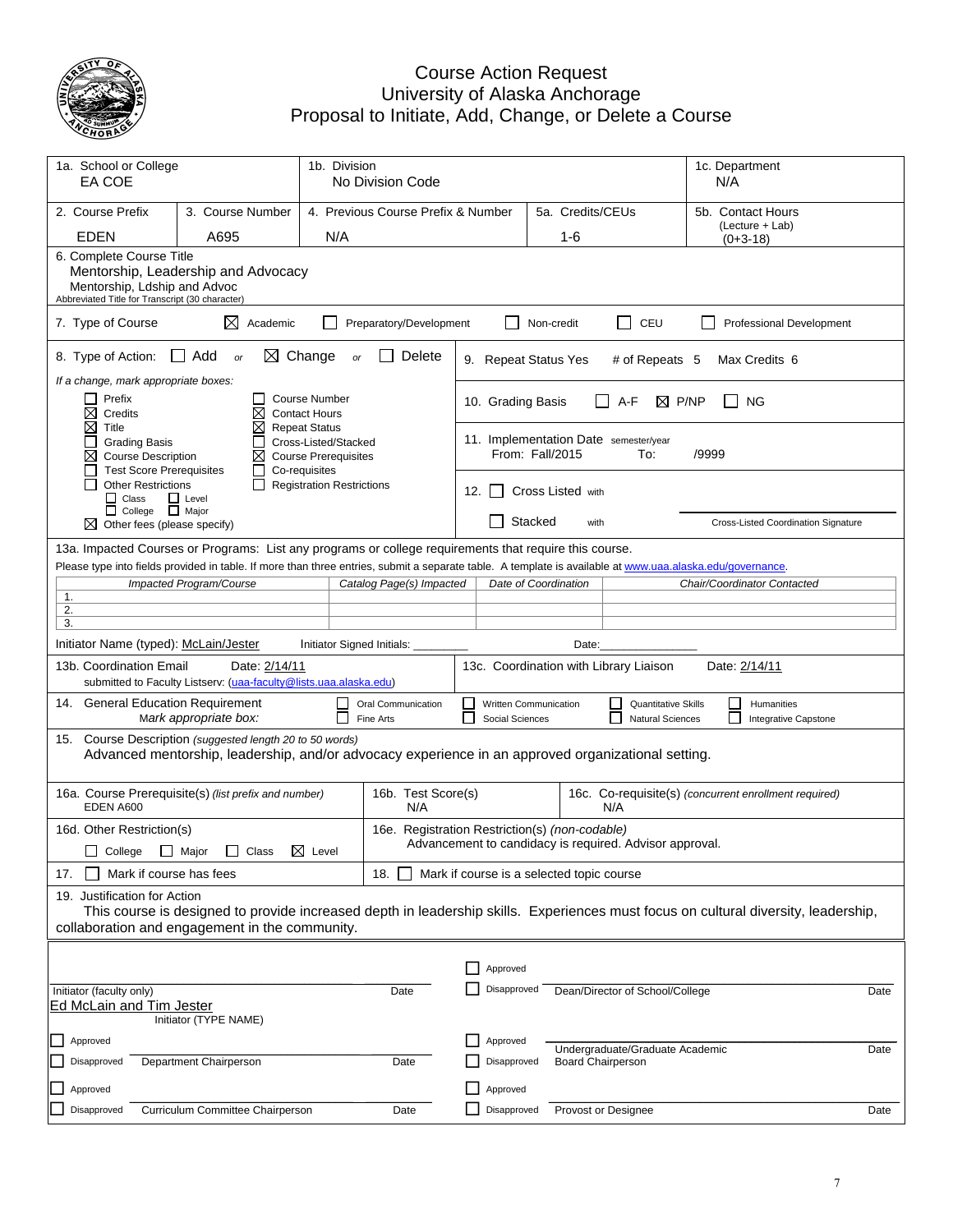# **Course Content Guide University of Alaska Anchorage College of Education**

**I. Date Initiated:** February 15, 2011/October 28, 2014

# **II. Information for the Course Action Request**

| College/School:                      | College of Education                                                                                  |
|--------------------------------------|-------------------------------------------------------------------------------------------------------|
| <b>Course Prefix:</b>                | <b>EDEN</b>                                                                                           |
| Course Number:                       | A695                                                                                                  |
| Title:                               | Mentorship, Leadership and Advocacy                                                                   |
| Credits:                             | 1-6 (variable)                                                                                        |
| <b>Grading Basis:</b>                | Pass/No Pass                                                                                          |
| <b>Implementation Date:</b>          | Spring 2015                                                                                           |
| <b>Course Description:</b>           | Advanced mentorship, leadership, and/or advocacy<br>experience in an approved organizational setting. |
| Course Prerequisites(s):             | EDEN A600                                                                                             |
| Test Scores(s):                      | N/A                                                                                                   |
| Corequisite(s)                       | N/A                                                                                                   |
| Registration<br><b>Restrictions:</b> | Advancement to Candidacy required and Instructor<br>Approval                                          |
| Course Fee:                          | No                                                                                                    |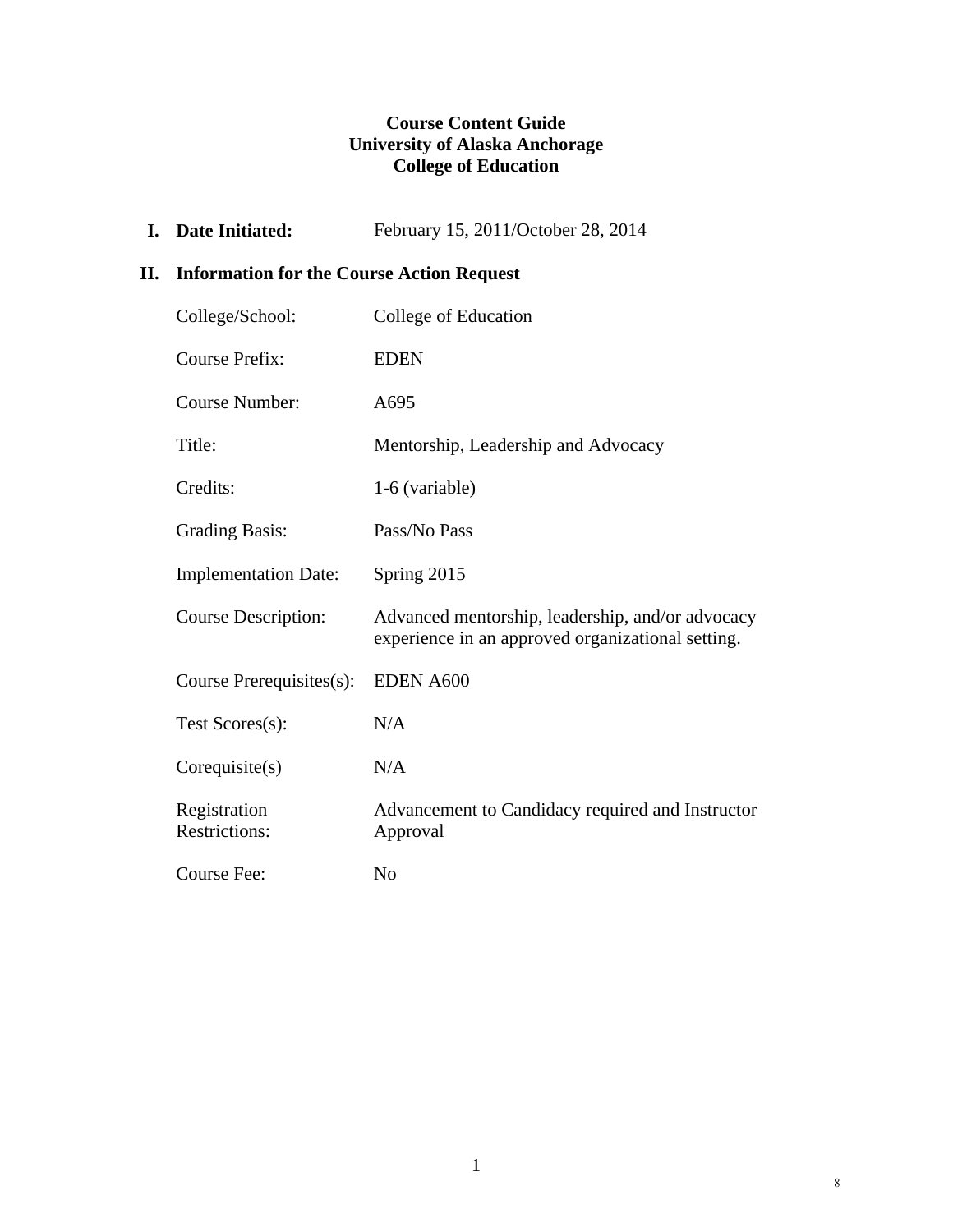#### **III. Instructional Goals, Student Outcomes, and Assessment Procedures**

# **A. Instructional Goals**

The instructor will facilitate:

 Selection of an appropriate mentorship site and the development of a mentorship proposal that addresses one or more elements of the core content of engaged leadership

 Collaboration with the student to set specific learning goals and measures for assessing attainment of these goals

 Discussions about selected literature and its application to the mentorship experiences

 Reflective inquiry that addresses knowledge, skills, and dispositions while emphasizing the connections among principles of leadership within the educational realm, the context of Alaska, and the College of Education Core Values

 Critical analysis of the student's development for professional growth in leadership within the context of Alaskan Educational systems

#### **B. Student Outcomes/Assessment Procedures**

 Student Outcomes Upon successful completion of the course, the student will be able to do the following:

Assessment Procedures This outcome will be assessed by one or more of the following:

| $10110$ wille.                              |                                     |
|---------------------------------------------|-------------------------------------|
| Develop a proposal that includes:           | Portfolio Proposal                  |
| a) personal and professional learning       | Dissertation in Practice Proposal   |
| goals related to core content of            |                                     |
| leadership, education and culture           |                                     |
| b) activities and projects that support the |                                     |
| learning goals                              |                                     |
| c) assessment measures that provide         |                                     |
| evidence of goal attainment                 |                                     |
| Analyze current literature and apply to     | <b>Literature Review</b>            |
| the mentorship setting                      |                                     |
| Reflect and document on critical issues     | <b>Critical Issue Reflection</b>    |
| and propose effective solutions for         | <b>Impact/Solution Presentation</b> |
| dilemmas experienced during the             |                                     |
| mentorship                                  |                                     |
| Demonstrate knowledge, skills, and          | <b>Mentorship Evaluation</b>        |
| dispositions relevant to leadership in the  | <b>Impact/Solution Presentation</b> |
| Alaskan educational context                 |                                     |
| Articulate, record, and defend a 5-year     | Professional Growth Plan            |
| growth plan for continued leadership        | Presentation                        |
| development                                 |                                     |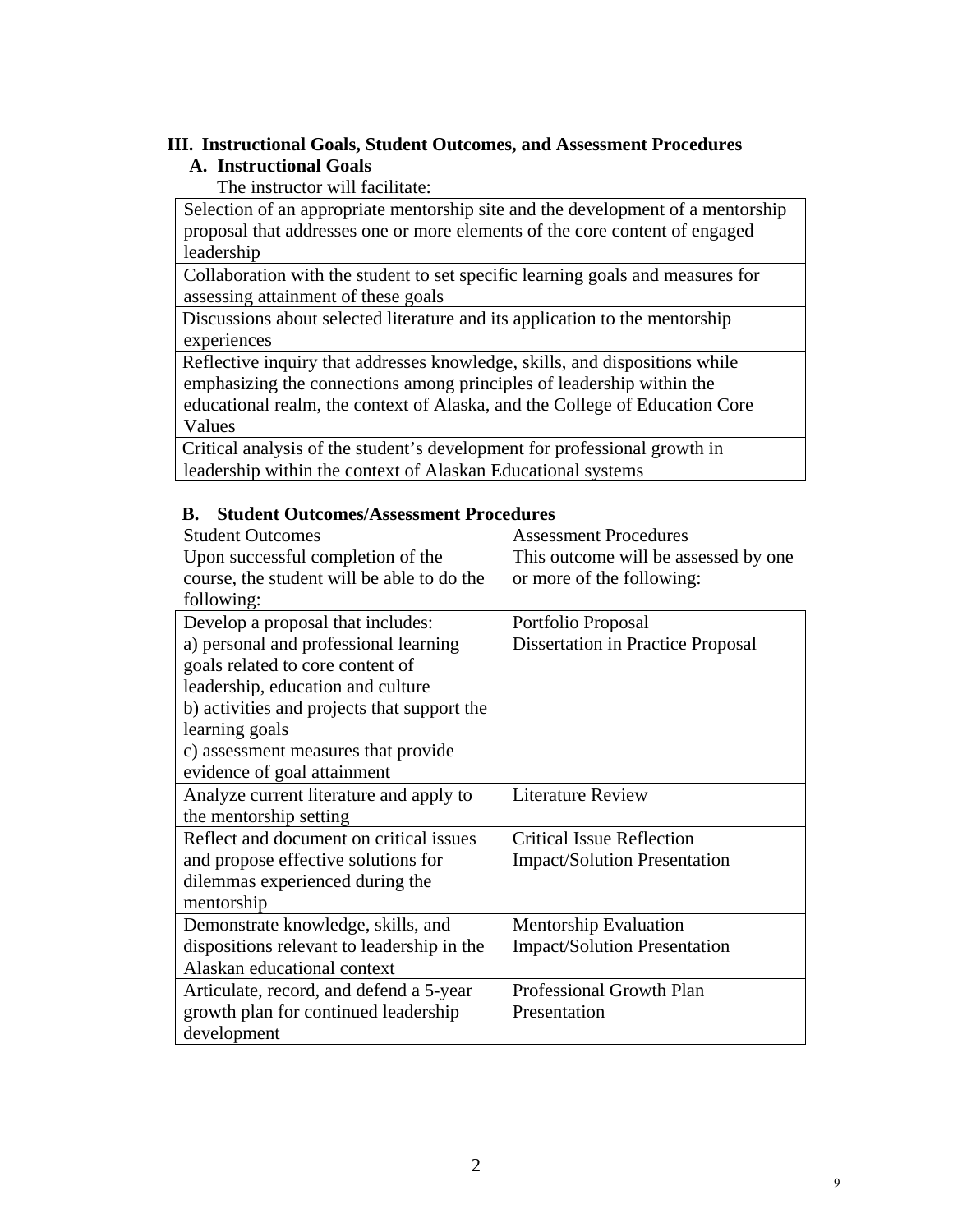## **IV. Course Level Justification**

 This course requires admission to the Doctoral program. It also requires the following:

- Application of expert knowledge of research
- Critical thinking skills to synthesize new information
- Mastery of theoretical knowledge
- Ability to read, interpret, and evaluate literature and research
- Ability to collaborate with other leaders or professionals in field

# **V. Course Outline**

- 1.Mentorship development
- 2.Proposal development
- 3.Literature review and analysis
- 4.Reflective inquiry
- 5.Knowledge, skills, and dispositions
- 6.Professional growth plan

# **VI. Suggested Text**

- American Psychological Association. (2010*). Publication manual of the American psychological association* (6th ed.). Washington, DC: Author.
- Terrell, R. D., & Lindsey, R. B. (2008). *Culturally proficient leadership: The personal journey begins within.* Tyler, TX: Corwin Press.

# **VII. Bibliography**

- Balfanz, R. (2007). What your community can do to end its drop-out crisis: Learnings from research and practice. Center for Social Organization of Schools: Johns Hopkins University, Washington, DC. 29 pgs.
- Barnhardt, R., & Kawagley, O. A. (Eds.). (2010). *Alaska Native education: Views from within.* Fairbanks, AK: Alaska Native Knowledge Network, Center for Crosscultural Studies, University of Alaska Fairbanks.
- Bell, D. (2005). *Silent covenants: Brown v. Board of Education and the unfulfilled hopes for racial reform*. New York, NY: Oxford University Press.
- Conger, J.A., & Riggio, R.E. (2007). *The practice of leadership: Developing the next generation of leaders.* San Francisco, CA: Jossey‐Bass.
- Castagno, A. E., & Brayboy, B. M. J. (2008). Culturally responsive schooling for indigenous youth: A review of the literature. *Review of Educational Research, 78*(4), 941-993.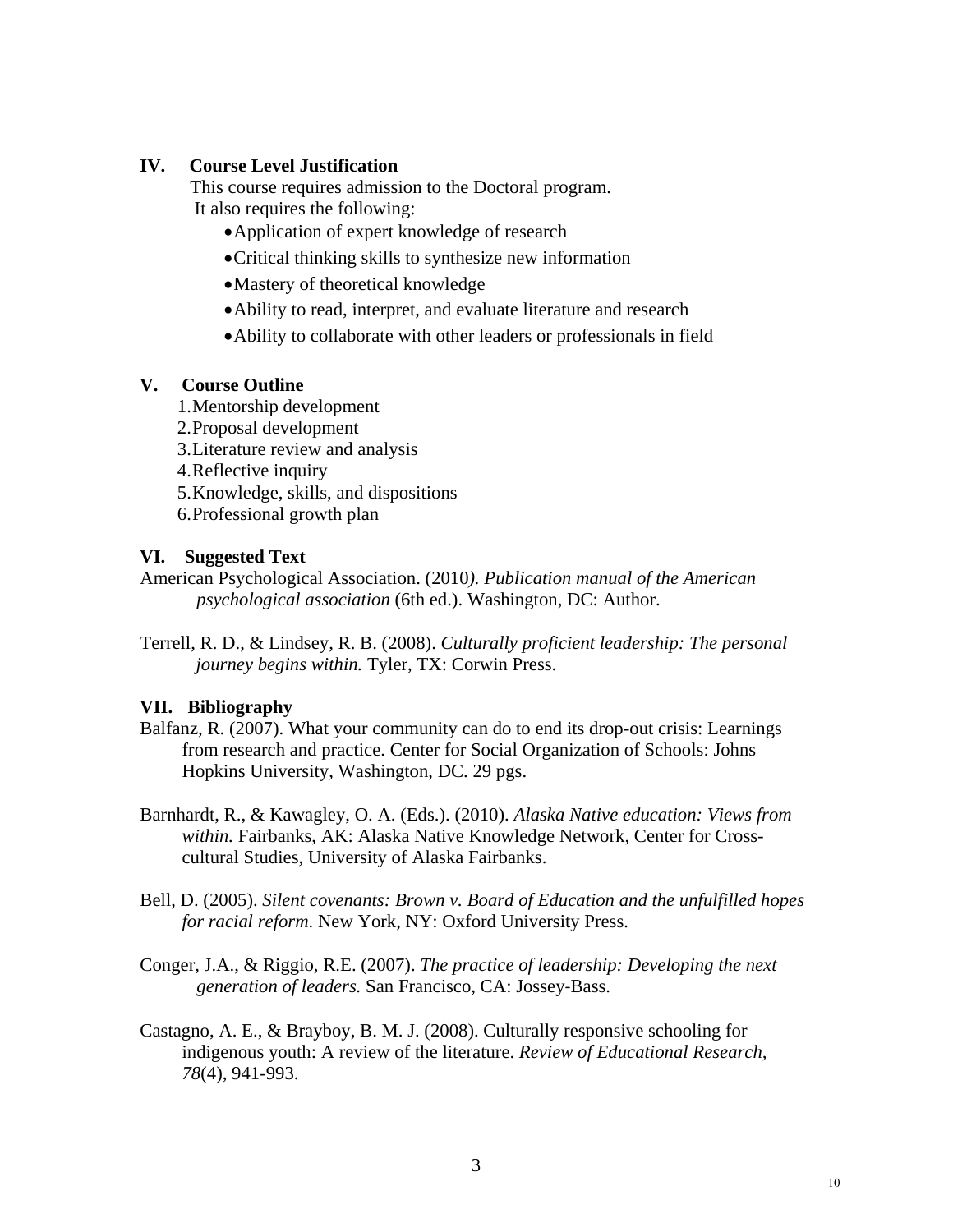- \*Dewey, J. (1915). *Schools of tomorrow*. NY: E.P. Dutton.
- \*Fine, M. (1991). *Framing dropouts: Notes on the politics of an urban public high school.* Albany: State University of New York Press.
- \*Finn, P. (1999). *Literacy with an attitude: Educating working-class children in their own self-interest*. New York: State University of New York Press.
- \*Freire, P. (1970). *Pedagogy of the oppressed*. New York, NY: Continuum International Publishing Group.
- Freire, P. (2004). *EPZ Pedagogy of hope: Reliving pedagogy of the oppressed (continuum impacts)*. New York, NY: Continuum International Publishing Group.
- Fry, R. (2007). The changing racial and ethnic composition of U.S. public schools. Pew Hispanic Center. Washington, DC. 17 pgs.
- Gay, G. (2010). *Culturally responsive teaching: Theory, research, and practice*. New York, NY: Teachers College Press.
- Gándara, P., & Contreras, F. (2009). *The Latino education crisis: The consequences of failed social policies*: Cambridge, MA: Harvard University Press.
- Goldhaber, D. (2006). Teacher pay reforms: The political implications of recent research. *Center of American Progress: University of Washington and Urban Institute*. 40 pgs.
- \*Goodlad, J., & McMannon, T. (1997). *The public purpose of education and schooling*. San Francisco, CA: Jossey-Bass.
- Goodman, D. J. (2011). *Promoting diversity and social justice: Educating people from*  privileged groups. (2<sup>nd</sup> ed.). New York, NY: Routledge.
- Hackman, H. W. (2005). Five essential components for social justice education. *Equity & Excellence in Education*, *38*(2), 103-109.
- \*Henig, J., Hula, R., Orr, M., & Pedescleaux, D. (2001). *The color of school reform: Race, politics, and the challenge of urban education*. Princeton, NJ: Princeton University Press.
- Hirsch, E. D. (2006). *The knowledge deficit: Closing the shocking education gap for American children*. Boston, MA: Houghton Mifflin.
- Kozol, J. (2005). *The shame of the nation*. New York, NY: Three Rivers Press.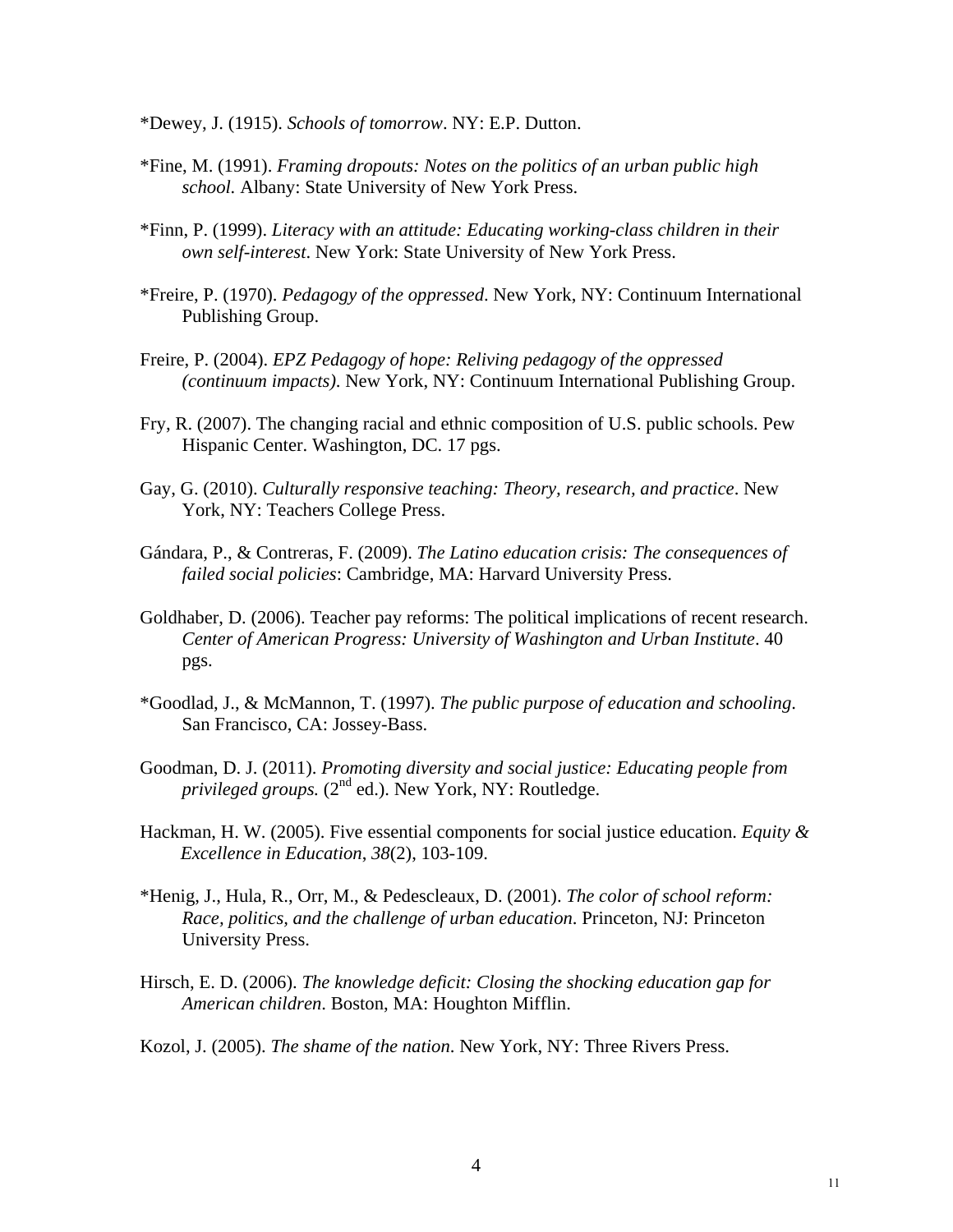- \*Ladson-Billings, G. (1995). Toward a theory of culturally relevant education. *American Educational Research Journal, 32*(3), 465-491.
- Lopez, M., Barrueco, S., Feinaurer, E., & Miles, J. (2007). Young Latino infants and families: Parental involvement implications from a recent national study. *Family Involvement Research Digests*, Harvard Graduate School of Education. Online publication.
- Machi, L. A., & McEvoy, B. T. (2008). *The literature review: Six steps to success*. Tyler, TX: Corwin Press.
- Marshall, C., & Gerstl-Pepin, C. (2005). *Re-framing educational politics for social justice.* Boston, MA: Allyn & Bacon.
- National Public Radio (2007, October 30). *Economic segregation impacting education* [Audio podcast]. *NPR: News and Notes*
- Noguera, P. (2003). *City schools and the American dream*. New York, NY: Teachers College Press.
- Spradlin, L., & Parsons, D. (2008). *Diversity matters: Understanding diversity in schools*. Belmont: Thomson Wadsworth.
- Stein, S. (2004). *The culture of education policy*. New York, NY: Teachers College Press.
- Tung, R., Uriarte, M., Diez, V., Lavan, N., Agusti, N., Karp, F., & Meschede, T. (2009). *English learners in Boston Public Schools: Enrollment, engagement, and academic outcomes, AY2003-AY2006*. The Mauricio Gaston Institute for Latino Community Development and Public Policy: University of Massachusetts, Boston.
- \*Tyack, D. (1974). *The one best system: A history of American urban education*. Cambridge, MA: Harvard University Press.
- \*Tyack, D., & Cuban, L. (1995). *Tinkering toward utopia: A century of public school reform.* Cambridge, MA: Harvard University Press.

*\*Classic texts and references*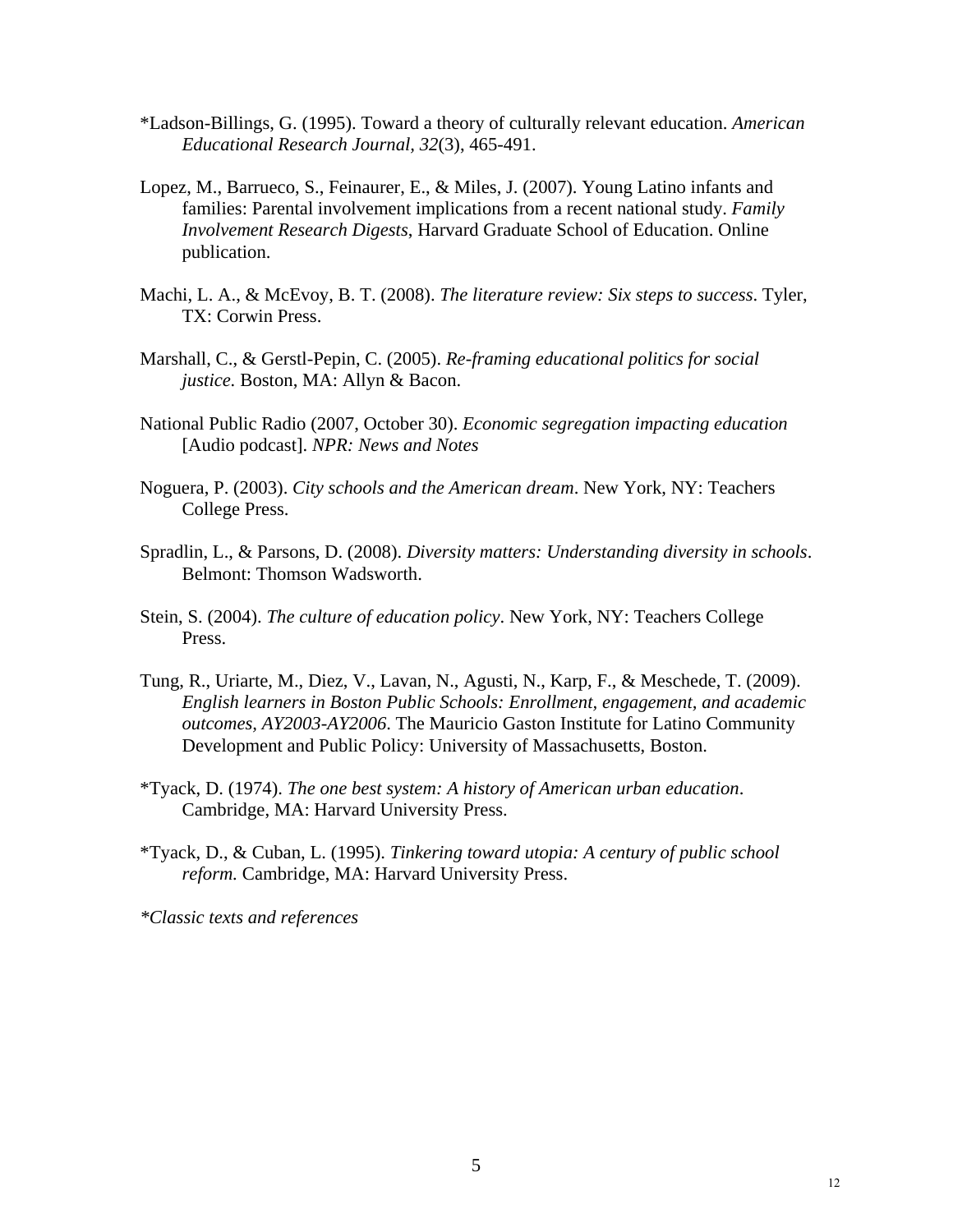

## Course Action Request University of Alaska Anchorage Proposal to Initiate, Add, Change, or Delete a Course

| 1b. Division<br>1a. School or College<br>EA COE<br>No Division Code                                                                                  |                                                                                                                                                                                      |                                                                                              |                                                |                                                         |                                           |                  |                   |                                                       | 1c. Department<br>N/A                                                                                                          |      |
|------------------------------------------------------------------------------------------------------------------------------------------------------|--------------------------------------------------------------------------------------------------------------------------------------------------------------------------------------|----------------------------------------------------------------------------------------------|------------------------------------------------|---------------------------------------------------------|-------------------------------------------|------------------|-------------------|-------------------------------------------------------|--------------------------------------------------------------------------------------------------------------------------------|------|
| 2. Course Prefix                                                                                                                                     | 3. Course Number                                                                                                                                                                     |                                                                                              | 4. Previous Course Prefix & Number             |                                                         |                                           | 5a. Credits/CEUs |                   |                                                       | 5b. Contact Hours                                                                                                              |      |
| <b>EDEN</b>                                                                                                                                          | A698                                                                                                                                                                                 | N/A                                                                                          |                                                |                                                         |                                           |                  | $1 - 12$          |                                                       | (Lecture + Lab)<br>$(1-6+0)$                                                                                                   |      |
| 6. Complete Course Title<br>Research and Creative Scholarship<br><b>Research and Creative Sch</b><br>Abbreviated Title for Transcript (30 character) |                                                                                                                                                                                      |                                                                                              |                                                |                                                         |                                           |                  |                   |                                                       |                                                                                                                                |      |
| 7. Type of Course                                                                                                                                    | ⊠<br>Academic                                                                                                                                                                        |                                                                                              | Preparatory/Development                        |                                                         |                                           |                  | Non-credit        | $\Box$<br>CEU                                         | <b>Professional Development</b>                                                                                                |      |
| 8. Type of Action:                                                                                                                                   | $\boxtimes$ Add<br>$\bowtie$<br>or                                                                                                                                                   | Change<br>or                                                                                 | Delete                                         |                                                         | 9. Repeat Status Yes                      |                  |                   | # of Repeats 1-6                                      | Max Credits 6                                                                                                                  |      |
| If a change, mark appropriate boxes:<br>Prefix<br>⊠<br>Credits                                                                                       | ⊠                                                                                                                                                                                    | <b>Course Number</b><br><b>Contact Hours</b>                                                 |                                                |                                                         | 10. Grading Basis                         |                  |                   | A-F<br>⊠                                              | P/NP<br><b>NG</b>                                                                                                              |      |
| П<br>Title<br>$\overline{\phantom{a}}$<br><b>Grading Basis</b><br>⊠<br><b>Course Description</b><br><b>Test Score Prerequisites</b>                  | ⊠<br>⊠<br>$\mathsf{L}$                                                                                                                                                               | <b>Repeat Status</b><br>Cross-Listed/Stacked<br><b>Course Prerequisites</b><br>Co-requisites |                                                |                                                         | From: Fall/2015                           |                  |                   | 11. Implementation Date semester/year<br>To:          | /9999                                                                                                                          |      |
| <b>Other Restrictions</b><br>$\Box$ Class<br>$\Box$ College                                                                                          | $\Box$ Level<br>$\Box$ Major                                                                                                                                                         | <b>Registration Restrictions</b>                                                             |                                                | 12.                                                     |                                           |                  | Cross Listed with |                                                       |                                                                                                                                |      |
| Other<br>$\Box$                                                                                                                                      | (please specify)                                                                                                                                                                     |                                                                                              |                                                |                                                         |                                           | Stacked          | with              |                                                       | Cross-Listed Coordination Signature                                                                                            |      |
|                                                                                                                                                      | 13a. Impacted Courses or Programs: List any programs or college requirements that require this course.                                                                               |                                                                                              |                                                |                                                         |                                           |                  |                   |                                                       |                                                                                                                                |      |
|                                                                                                                                                      | Please type into fields provided in table. If more than three entries, submit a separate table. A template is available at www.uaa.alaska.edu/governance.<br>Impacted Program/Course |                                                                                              | Catalog Page(s) Impacted                       |                                                         | Date of Coordination                      |                  |                   |                                                       | Chair/Coordinator Contacted                                                                                                    |      |
| 1.                                                                                                                                                   |                                                                                                                                                                                      |                                                                                              |                                                |                                                         |                                           |                  |                   |                                                       |                                                                                                                                |      |
| 2.<br>3.                                                                                                                                             |                                                                                                                                                                                      |                                                                                              |                                                |                                                         |                                           |                  |                   |                                                       |                                                                                                                                |      |
| Initiator Name (typed): Jester/McLain                                                                                                                |                                                                                                                                                                                      | Initiator Signed Initials:                                                                   |                                                |                                                         |                                           |                  | Date:             |                                                       |                                                                                                                                |      |
| 13b. Coordination Email                                                                                                                              | Date: 2/14/11<br>submitted to Faculty Listserv: (uaa-faculty@lists.uaa.alaska.edu)                                                                                                   |                                                                                              |                                                | 13c. Coordination with Library Liaison<br>Date: 2/14/11 |                                           |                  |                   |                                                       |                                                                                                                                |      |
| 14. General Education Requirement                                                                                                                    | Mark appropriate box:                                                                                                                                                                | $\Box$                                                                                       | Oral Communication<br>Fine Arts                | □<br>П                                                  | Written Communication<br>Social Sciences  |                  |                   | <b>Quantitative Skills</b><br><b>Natural Sciences</b> | $\Box$<br>Humanities<br>П<br>Integrative Capstone                                                                              |      |
| 15.                                                                                                                                                  | Course Description (suggested length 20 to 50 words)<br>conducted under faculty and/or committee supervision. Special note: 6 credits are required.                                  |                                                                                              |                                                |                                                         |                                           |                  |                   |                                                       | Research and scholarly activities leading to a professional portfolio of exemplary work, including a dissertation in practice, |      |
| EDEN A600                                                                                                                                            | 16a. Course Prerequisite(s) (list prefix and number)                                                                                                                                 |                                                                                              | 16b. Test Score(s)<br>N/A                      |                                                         |                                           |                  |                   | N/A                                                   | 16c. Co-requisite(s) (concurrent enrollment required)                                                                          |      |
| 16d. Other Restriction(s)                                                                                                                            |                                                                                                                                                                                      |                                                                                              | 16e. Registration Restriction(s) (non-codable) |                                                         |                                           |                  |                   |                                                       |                                                                                                                                |      |
|                                                                                                                                                      | □ College □ Major □ Class 区 Level                                                                                                                                                    |                                                                                              |                                                |                                                         |                                           |                  |                   | Advancement candidacy required. Instructor approval.  |                                                                                                                                |      |
| Mark if course has fees<br>17.                                                                                                                       |                                                                                                                                                                                      |                                                                                              | 18.                                            |                                                         | Mark if course is a selected topic course |                  |                   |                                                       |                                                                                                                                |      |
| 19. Justification for Action                                                                                                                         | This course will be the culminating required core course for the Doctoral Program.                                                                                                   |                                                                                              |                                                |                                                         |                                           |                  |                   |                                                       |                                                                                                                                |      |
|                                                                                                                                                      |                                                                                                                                                                                      |                                                                                              |                                                |                                                         |                                           |                  |                   |                                                       |                                                                                                                                |      |
|                                                                                                                                                      |                                                                                                                                                                                      |                                                                                              |                                                |                                                         | Approved                                  |                  |                   |                                                       |                                                                                                                                |      |
| Initiator (faculty only)<br>Date<br><b>Ed McLain and Tim Jester</b><br>Initiator (TYPE NAME)                                                         |                                                                                                                                                                                      |                                                                                              |                                                |                                                         | Disapproved                               |                  |                   | Dean/Director of School/College                       |                                                                                                                                | Date |
| Approved                                                                                                                                             |                                                                                                                                                                                      |                                                                                              |                                                |                                                         | Approved                                  |                  |                   |                                                       |                                                                                                                                |      |
| Undergraduate/Graduate Academic<br>Disapproved<br>Department Chairperson<br>Date<br>Disapproved<br><b>Board Chairperson</b>                          |                                                                                                                                                                                      |                                                                                              |                                                |                                                         |                                           |                  |                   | Date                                                  |                                                                                                                                |      |
| Approved                                                                                                                                             |                                                                                                                                                                                      |                                                                                              |                                                |                                                         | Approved                                  |                  |                   |                                                       |                                                                                                                                |      |
| Disapproved                                                                                                                                          | Curriculum Committee Chairperson                                                                                                                                                     |                                                                                              | Date                                           |                                                         | Disapproved                               |                  |                   | Provost or Designee                                   |                                                                                                                                | Date |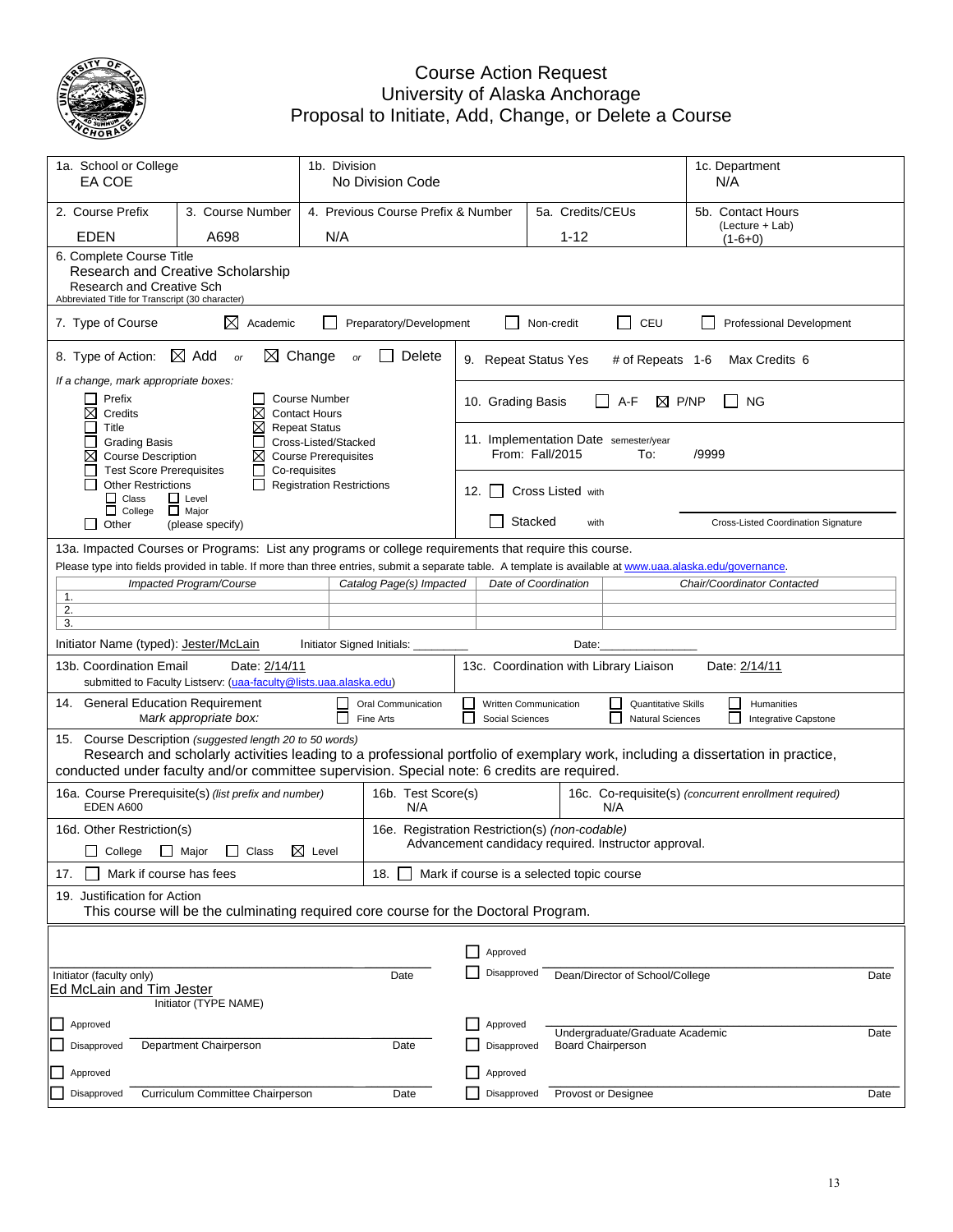# **Course Content Guide University of Alaska Anchorage College of Education**

**I.** Date Initiated: October 29, 2014

# **II. Information for the Course Action Request**

| College/School:                      | College of Education                                                                                                                                                                                                                |
|--------------------------------------|-------------------------------------------------------------------------------------------------------------------------------------------------------------------------------------------------------------------------------------|
| <b>Course Prefix:</b>                | <b>EDEN</b>                                                                                                                                                                                                                         |
| <b>Course Number:</b>                | A698                                                                                                                                                                                                                                |
| Title:                               | Research and Creative Scholarship                                                                                                                                                                                                   |
| Credits:                             | 1-6 (variable)                                                                                                                                                                                                                      |
| <b>Grading Basis:</b>                | Pass/No Pass                                                                                                                                                                                                                        |
| <b>Implementation Date:</b>          | <b>Fall 2015</b>                                                                                                                                                                                                                    |
| <b>Course Description:</b>           | Research and scholarly activities leading to a professional<br>portfolio of exemplary work, including a dissertation in<br>practice, conducted under faculty and/or committee<br>supervision. Special note: 6 credits are required. |
| Course Prerequisites(s):             | <b>EDEN A600</b>                                                                                                                                                                                                                    |
| Test Scores(s):                      | N/A                                                                                                                                                                                                                                 |
| Corequisite(s)                       | N/A                                                                                                                                                                                                                                 |
| Registration<br><b>Restrictions:</b> | Advancement to Candidacy required and Instructor<br>Approval                                                                                                                                                                        |
| Course Fee:                          | $Yes \times No$                                                                                                                                                                                                                     |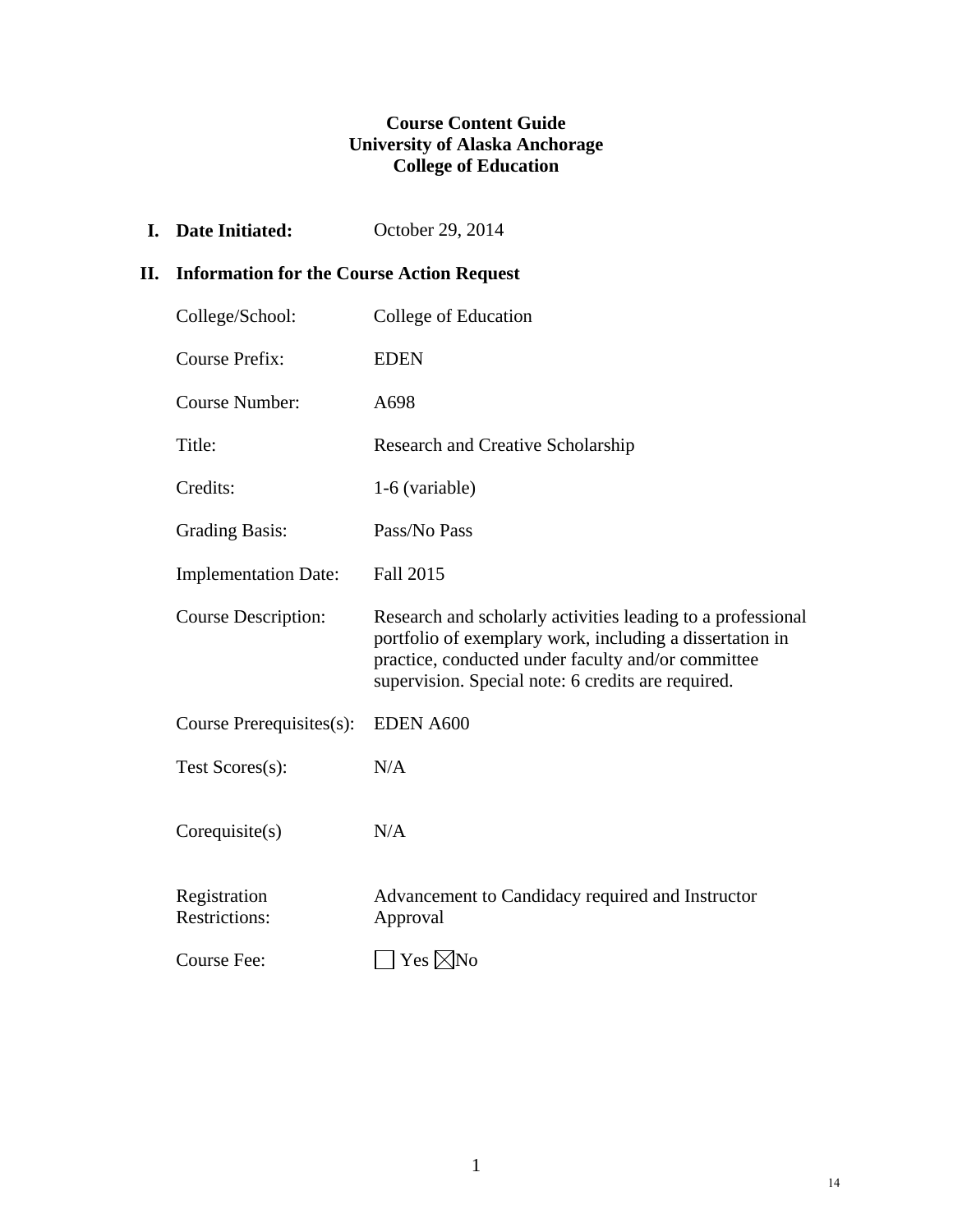### **III. Instructional Goals, Student Outcomes, and Assessment Procedures**

#### **A. Instructional Goals**

The instructor will facilitate:

 Review strategies for conducting a literature review on a topic for research/scholarly inquiry relevant to Alaska's education context

Explain the process of research/scholarly activity leading to the professional

portfolio and a dissertation in practice project

 Guide candidate in completing a research/scholarly activity that produces a professional portfolio that includes a dissertation of practice

 Demonstrate strategies for disseminating research/scholarly activity findings to a professional audience

#### **B. Student Outcomes/Assessment Procedures**

| <b>Student Outcomes</b>                       | <b>Assessment Procedures</b>       |
|-----------------------------------------------|------------------------------------|
| Upon successful completion of the course, the | This outcome will be assessed      |
| student will be able to do the following:     | by one or more of the following:   |
| Synthesize relevant literature to formulate   | Literature review for dissertation |
| and refine research/scholarly activity        | in practice project                |
| relevant to Alaska's education context        |                                    |
| Demonstrate knowledge and skills in           | Professional portfolio             |
| conducting research/scholarly activity        | Dissertation in practice project   |
| Demonstrate ability to complete a             | Professional Portfolio             |
| research/scholarly activity project under the | Dissertation in practice           |
| guidance and supervision of a research        |                                    |
| advisor and/or committee                      |                                    |
| Disseminate research/scholarly activity       | Present professional portfolio to  |
| findings                                      | faculty and professional audience  |
|                                               |                                    |

# **IV. Course Level Justification**

This course requires admission to the Doctoral program. It also requires the following:

- Application of expert knowledge of research
- Critical thinking skills to synthesize new information
- Mastery of theoretical knowledge
- Ability to read, interpret, and evaluate literature and research
- Ability to collaborate with other leaders or professionals in field

# **V. Course Outline**

This course is designed to support the individualized nature of research and creative scholarship. Therefore, it does not have a fixed outline. At the beginning of each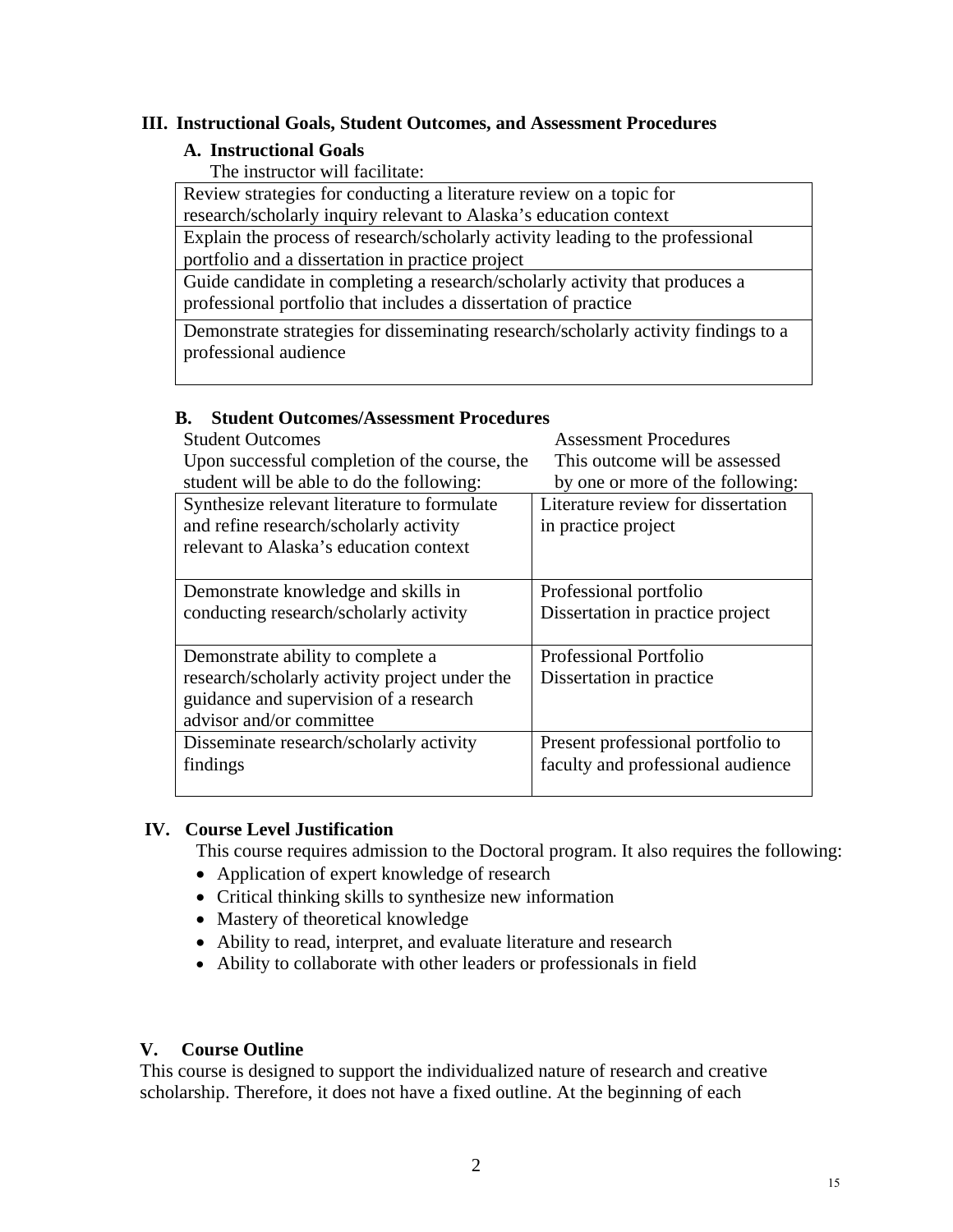semester, the student and supervising faculty member will develop a written contract outlining the specific tasks to be performed by the student over the course of the semester. The student and supervising faculty member will meet on a regular basis to discuss the progress of the written contract. The student will receive a Deferred Grade (DF) until the total number of required credits (6) has been successfully completed.

#### **VI. Suggested Text**

American Psychological Association. (2010). *Publication manual of the American psychological association,* (6th ed.). Washington, DC: Author.

#### **VII. Bibliography**

- Barnhardt, R., & Kawagley, O. A. (Eds.). (2010). *Alaska Native education: Views from within.* Fairbanks, AK: Alaska Native Knowledge Network, Center for Crosscultural Studies, University of Alaska Fairbanks.
- Bell, D. (2005). *Silent covenants: Brown v. Board of Education and the unfulfilled hopes for racial reform*. New York, NY: Oxford University Press.
- Conger, J.A., & Riggio, R.E. (2007). *The practice of leadership: Developing the next generation of leaders.* San Francisco, CA: Jossey‐Bass.
- Castagno, A. E., & Brayboy, B. M. J. (2008). Culturally responsive schooling for indigenous youth: A review of the literature. *Review of Educational Research, 78*(4), 941-993.
- \*Dewey, J. (1915). *Schools of tomorrow*. NY: E.P. Dutton.
- Johnson, R.S., Mims-Cox, J.S., & Doyle-Nichols, A.R. (2009). *Developing portfolios in education: A guide to reflection, inquiry, and assessment*  $(2^{nd}$  ed.). New York, NY: Sage Publications.
- Machi, L.A., & McEvoy, B.T. (2008). *The literature review: Six steps to success.* Tyler, TX: Corwin Press.
- Ogden, E.H. (2006). *Complete your dissertation or thesis in two semesters or less.* Lanham, MD: Rowman & Littlefield.
- Terrell, R. D., & Lindsey, R. B. (2008). *Culturally proficient leadership: The personal journey begins within.* Tyler, TX: Corwin Press.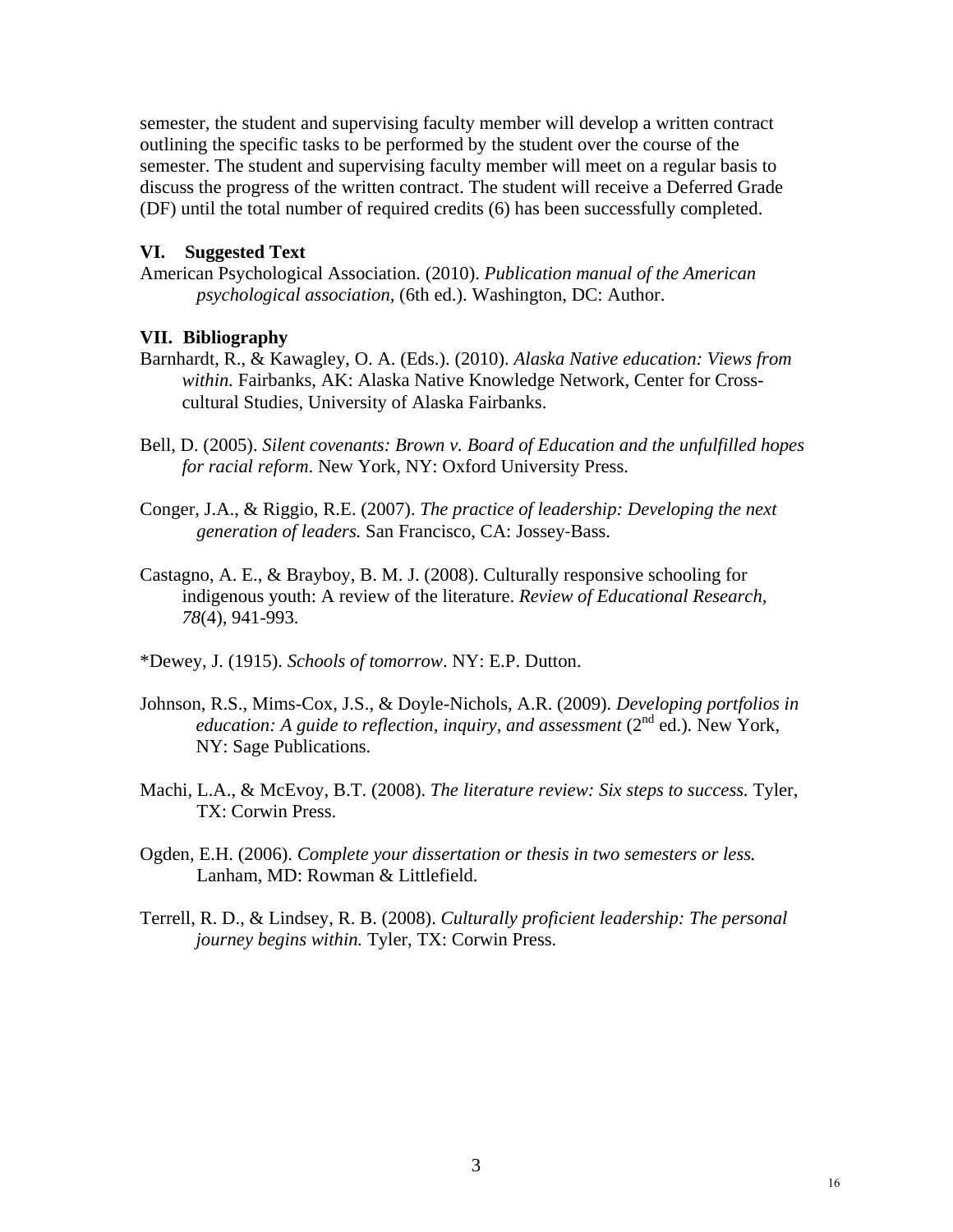

#### Proposal to Initiate Program Univers e, Add, Cha m/Prefix Ac ity of Alask ange, or De ction Reque ka Anchorag elete a Prog est ge gram of Study or Prefix

| 1a. School or College<br>EA COE                                                                                                                                                                                                                                                                                                                                                                                                                                                                                                                                                                         | 1b. Department<br>COE - Teaching & Learning                                  |  |
|---------------------------------------------------------------------------------------------------------------------------------------------------------------------------------------------------------------------------------------------------------------------------------------------------------------------------------------------------------------------------------------------------------------------------------------------------------------------------------------------------------------------------------------------------------------------------------------------------------|------------------------------------------------------------------------------|--|
| 2. Complete Program Title/Prefix<br>Doctor of Education in Education, Culture, and Leadership                                                                                                                                                                                                                                                                                                                                                                                                                                                                                                           |                                                                              |  |
| 3. Type of Program                                                                                                                                                                                                                                                                                                                                                                                                                                                                                                                                                                                      |                                                                              |  |
| Undergraduate:<br>Choose one from the appropriate drop down menu:<br>Doctoral Program                                                                                                                                                                                                                                                                                                                                                                                                                                                                                                                   | Graduate:<br>or<br>Other: specify type in box 2                              |  |
| Yes<br>This program is a Gainful Employment Program:<br>$\mathbf{1}$                                                                                                                                                                                                                                                                                                                                                                                                                                                                                                                                    | $\boxtimes$ No<br>or                                                         |  |
| <b>PROGRAM</b><br>4. Type of Action:<br>$\boxtimes$ Add<br>Change<br>Delete                                                                                                                                                                                                                                                                                                                                                                                                                                                                                                                             | <b>PREFIX</b><br>$\boxtimes$ Add<br>Change<br>Inactivate                     |  |
| Implementation Date (semester/year)<br>5.<br>From: Fall/2015<br>/9999<br>To:                                                                                                                                                                                                                                                                                                                                                                                                                                                                                                                            |                                                                              |  |
| 6a. Coordination with Affected Units                                                                                                                                                                                                                                                                                                                                                                                                                                                                                                                                                                    | Department, School, or College: COE                                          |  |
| Initiator Name (typed): Ed McLain                                                                                                                                                                                                                                                                                                                                                                                                                                                                                                                                                                       | Initiator Signed Initials: ________                                          |  |
| Date: 3/31/14<br>6b. Coordination Email submitted to Faculty Listserv (uaa-faculty@lists.uaa.alaska.edu)                                                                                                                                                                                                                                                                                                                                                                                                                                                                                                |                                                                              |  |
| Coordination with Library Liaison<br>Date: 3/28/14<br>6c.                                                                                                                                                                                                                                                                                                                                                                                                                                                                                                                                               |                                                                              |  |
| 7.<br>Title and Program Description - Please attach the following:                                                                                                                                                                                                                                                                                                                                                                                                                                                                                                                                      |                                                                              |  |
| $\boxtimes$ Cover Memo<br>$\boxtimes$ Catalog Copy in Word using the track changes function                                                                                                                                                                                                                                                                                                                                                                                                                                                                                                             |                                                                              |  |
| Justification for Action<br>8.<br>The Ed.D. in Education, Culture, and Leadership is a professional doctorate. The UAA Ed.D program is a practice-based program<br>intended to prepare future leaders in P-12, higher education, and community-based educational contexts. A focus of this degree<br>program is to prepare leaders who have a greater understanding of and who develop the knowledge and skills necessary to provide<br>leadership and support in the Alaskan context, serving and working with diverse populations, and committed to equity for all students in<br>these environments. |                                                                              |  |
|                                                                                                                                                                                                                                                                                                                                                                                                                                                                                                                                                                                                         | Approved                                                                     |  |
| Initiator (faculty only)<br>Date<br>Ed McLain                                                                                                                                                                                                                                                                                                                                                                                                                                                                                                                                                           | Disapproved<br>Dean/Director of School/College<br>Date                       |  |
| Initiator (TYPE NAME)<br>Approved                                                                                                                                                                                                                                                                                                                                                                                                                                                                                                                                                                       | Approved                                                                     |  |
| Disapproved<br>Department Chair<br>Date                                                                                                                                                                                                                                                                                                                                                                                                                                                                                                                                                                 | Undergraduate/Graduate Academic<br>Date<br>Disapproved<br><b>Board Chair</b> |  |
| Approved                                                                                                                                                                                                                                                                                                                                                                                                                                                                                                                                                                                                | Approved                                                                     |  |
| College/School Curriculum Committee Chair<br>Disapproved<br>Date                                                                                                                                                                                                                                                                                                                                                                                                                                                                                                                                        | Provost or Designee<br>Disapproved<br>Date                                   |  |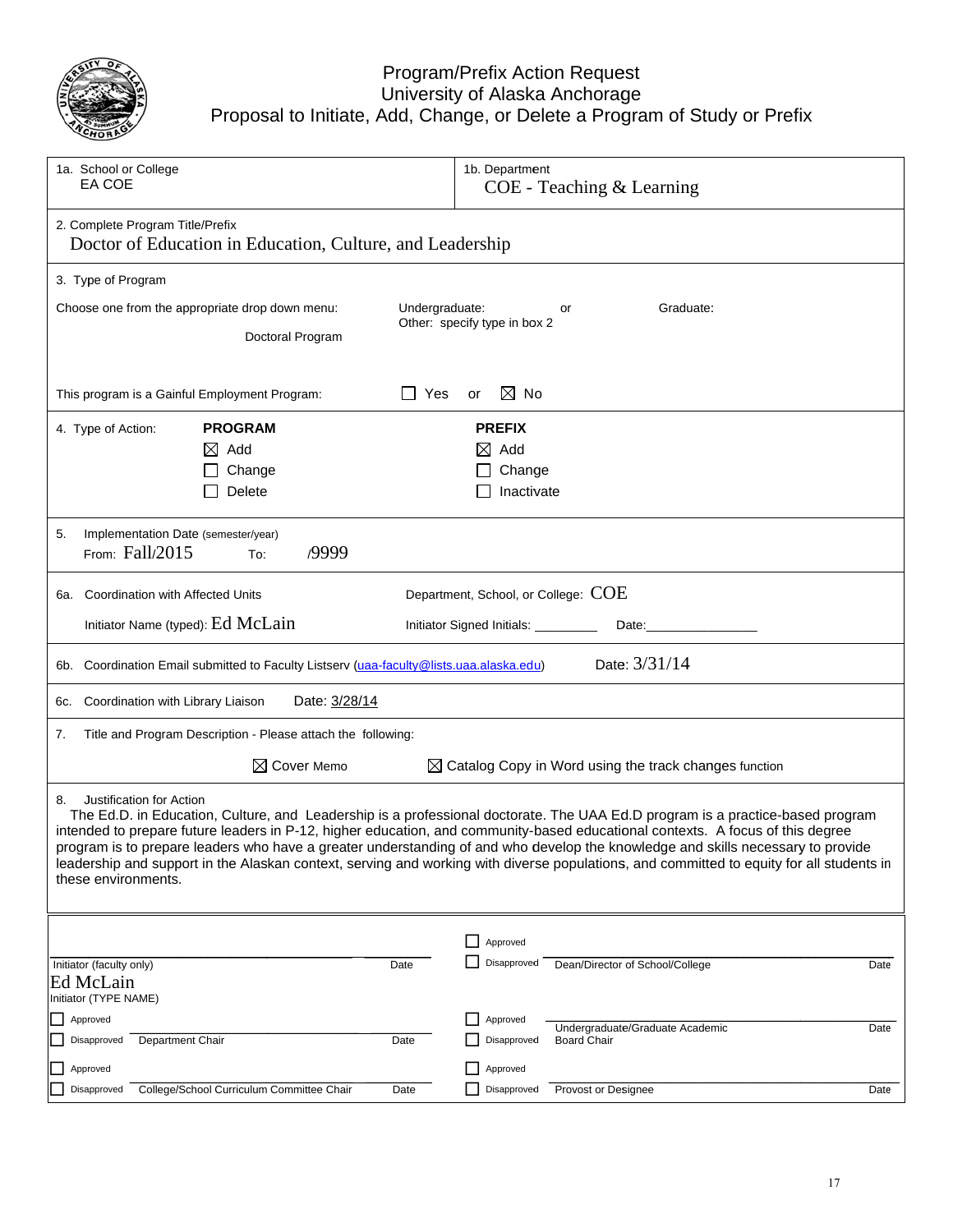# **Proposed Catalog Copy for the Doctor of Education**

# **DOCTOR OF EDUCATION (EdD) in Education, Culture, and Leadership**

The EdD in Education, Culture, and Leadership is a professional doctorate. The UAA EdD program is a practice-based program intended to prepare future leaders in P-12, higher education, and community-based educational contexts who can effectively translate research into practice, use data to inform decision-making, influence policy, and organize individuals and groups to collaboratively address challenges. A focus of this degree program is to prepare leaders who have a greater understanding of and who develop the knowledge and skills necessary to provide leadership and support in the Alaskan context, serving and working with diverse populations, and committed to equity for all students in these environments.

The doctoral degree requires completion of 52 credit hours. It is offered in cohort, part-time, and distance education modes and has a residency requirement. The program does not provide State certification or licensure.

# **STUDENT** (Scholar-practitioners**) LEARNING OUTCOMES**

Scholar-Practitioners who complete this program will be able to:

- 1. Inquire about issues surrounding education, equity and social justice to bring about solutions to complex challenges in practice.
- 2. Construct and apply knowledge to make positive difference in the lives of individual, families, organizations, and communities.
- 3. Develop and demonstrate collaboration and communication skills to work with diverse communities and to build partnerships.
- 4. Analyze context and practice, and use multiple frames to develop meaningful, systemic systems that promote positive change.
- 5. Integrate both practical and research knowledge linking theory with systemic inquiry.
- 6. Emphasize transformation and use of professional knowledge and practice.

#### **ADMISSION REQUIREMENTS**

The College of Education requirements for admission to the doctoral program include the following:

- 1. Provide evidence of an earned master's degree, with evidence of successful research and study, or the equivalent from a regionally accredited institution or foreign equivalent.
- 2. Provide transcripts documenting a minimum grade point average in graduate study of 3.5; transcription of earned Master Degree; and six credits of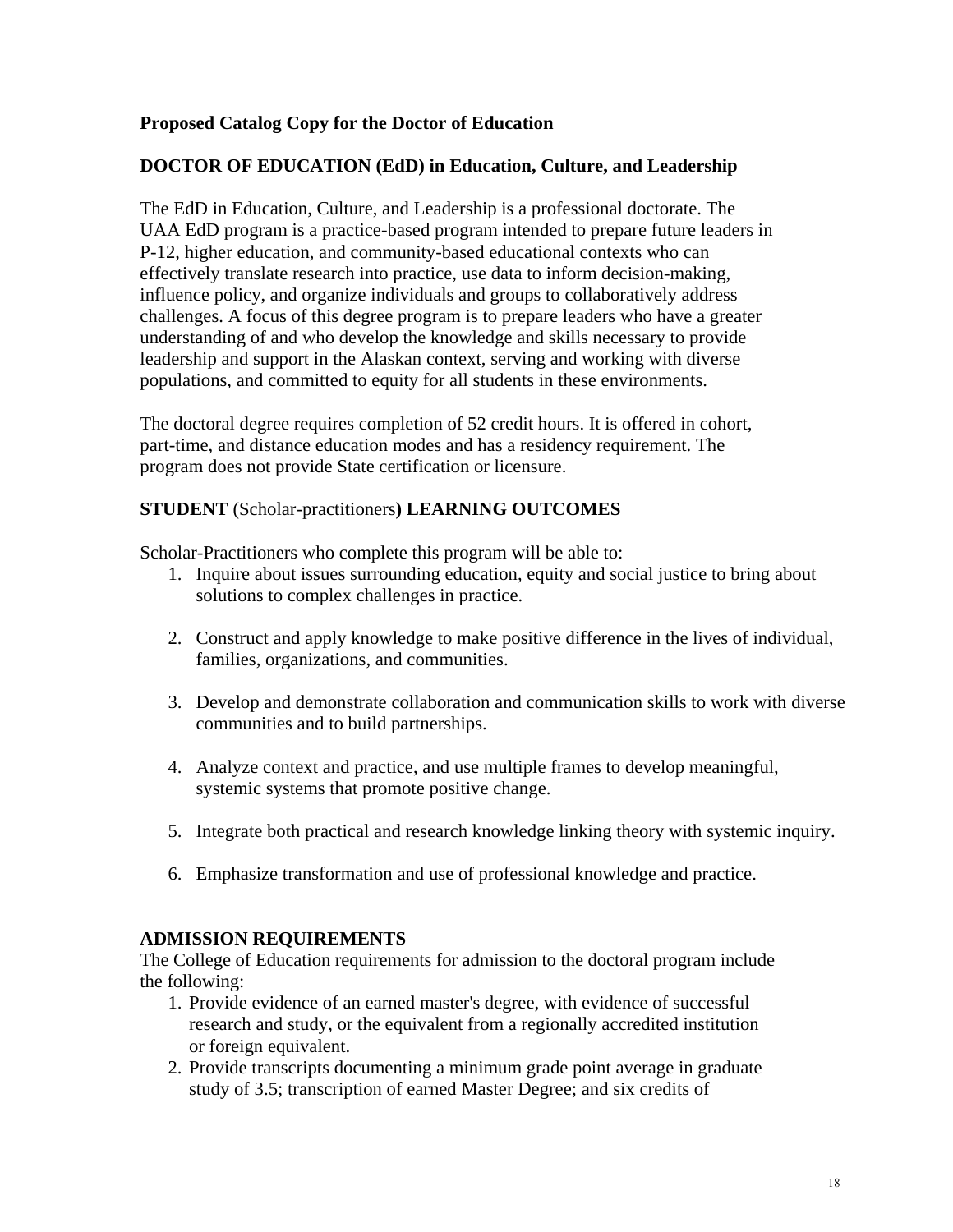approved graduate-level research courses with a minimum GPA of 3.0. (The six credits in research will often be part of the candidate's Masters degree program.)

- 3. Submit professional resume documenting appropriate preparation and experience pertinent to educational and/or organizational leadership and potential to benefit from the program.
- 4. Submit two professional letters of reference attesting to the leadership ability and scholarship of the applicant.
- 5. Submit a goal statement that reflects on career goals and how they relate to the EdD.
- 6. Meet all applicable admission requirements for graduate study as established by UAA and the UAA Graduate School.
- 7. Successfully pass an interview by a College of Education graduate admission committee (if requested by the Admission Committee).

# **ACADEMIC PROGRESS**

All doctoral course work must be completed with a minimum cumulative GPA of 3.0. No more than two courses may be completed with a grade of C. Candidates must successfully complete all program course work prior to enrollment in the Scholarship courses - Research and Creative Scholarship (EDEN A698), and Internship in Engaged Leadership (EDEN A695).

# **GRADUATION REQUIREMENTS**

See the beginning of this chapter for University Requirements for Doctoral Degrees.

# **PROGRAM REQUIREMENTS**

This program includes courses delivered by distance technology. Admitted students must have the technological knowledge and skills to engage in distance learning. An initial intensive summer residency is required as the entry point and grounding experience for all members of the EdD program.

|  | (4 credits)                                                                                                                                                                                                                                                                                                                                                                                                                                                                                                                                                                                                                                                                                     |
|--|-------------------------------------------------------------------------------------------------------------------------------------------------------------------------------------------------------------------------------------------------------------------------------------------------------------------------------------------------------------------------------------------------------------------------------------------------------------------------------------------------------------------------------------------------------------------------------------------------------------------------------------------------------------------------------------------------|
|  | $(9 \text{ credits})$                                                                                                                                                                                                                                                                                                                                                                                                                                                                                                                                                                                                                                                                           |
|  | 3                                                                                                                                                                                                                                                                                                                                                                                                                                                                                                                                                                                                                                                                                               |
|  |                                                                                                                                                                                                                                                                                                                                                                                                                                                                                                                                                                                                                                                                                                 |
|  |                                                                                                                                                                                                                                                                                                                                                                                                                                                                                                                                                                                                                                                                                                 |
|  |                                                                                                                                                                                                                                                                                                                                                                                                                                                                                                                                                                                                                                                                                                 |
|  | $(18 \text{ credits})$                                                                                                                                                                                                                                                                                                                                                                                                                                                                                                                                                                                                                                                                          |
|  |                                                                                                                                                                                                                                                                                                                                                                                                                                                                                                                                                                                                                                                                                                 |
|  | 3                                                                                                                                                                                                                                                                                                                                                                                                                                                                                                                                                                                                                                                                                               |
|  | 3                                                                                                                                                                                                                                                                                                                                                                                                                                                                                                                                                                                                                                                                                               |
|  |                                                                                                                                                                                                                                                                                                                                                                                                                                                                                                                                                                                                                                                                                                 |
|  | 3                                                                                                                                                                                                                                                                                                                                                                                                                                                                                                                                                                                                                                                                                               |
|  |                                                                                                                                                                                                                                                                                                                                                                                                                                                                                                                                                                                                                                                                                                 |
|  | 1. Initial Program Residency-Intensive<br>EDEN A600 Education, Culture, and Leadership Residency 4<br>2. Inquiry-Based Scholarship Foundation<br>STAT A601 Statistical Methods<br>EDEN A601 Inquiry-Based Scholarship: Quantitative, Qualitative, Mixed-modes I 3<br>EDEN A602 Inquiry-Based Scholarship: Quantitative, Qualitative, Mixed-modes II 3<br>3. Education, Culture, and Leadership Core<br>EDEN A611 Engaged Leadership: Ethics and Stewardship<br>EDEN A612 Indigenous Epistemologies in Alaska<br>EDEN A613 Leading Change $\&$ Innovation (transformation and innovation)<br>EDEN A615 Law, Policy, and Advocacy<br><b>EDEN A616</b> Building Responsive Organizational Capacity |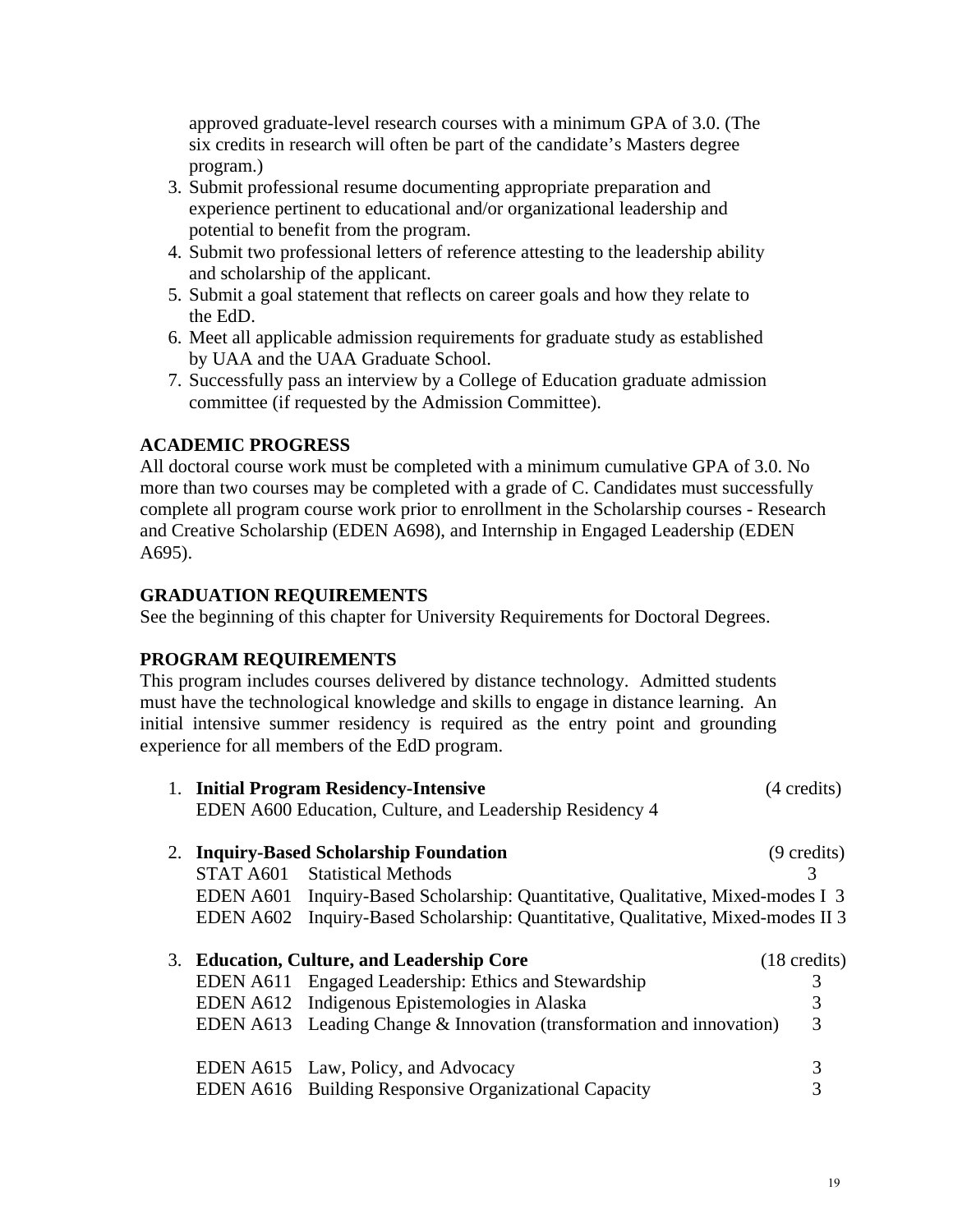#### EDEN A617 Engaging Communities 3

#### 4. **Focused Inquiry**

Cognate in the candidate's field of engagement and study by advisement.

5. **Final Scholarship** (12 credits) EDEN A695 Mentorship, Leadership and Advocacy 6 EDEN A698 Research and Creative Scholarship 6

#### 6. **Advancement to Candidacy**

Advancement to candidacy status is a prerequisite to graduation and is determined by the program chair or designee. Candidacy is the point in a graduate study program at which the student has demonstrated an ability to master the subject matter and has progressed to the level at which a Graduate Studies Plan can be approved.

To be approved for candidacy, a student must:

- 1. Be in good academic standing I.e., have successfully completed 40 credits of doctoral program course work with a minimum cumulative GPA of 3.0. No more than two courses may be completed with a grade of C.
- 2. Successfully pass a qualifying exam and receive approval of the student's scholarship and research project proposal from the student's graduate committee.
- 3. Satisfy all prerequisites, remove all academic deficiencies and satisfy all terms of provisional admission.

The final step in a student's Advancement to Candidacy is the student's submission of an approved, final official Graduate Studies Plan.

See more at:

http://catalog.uaa.alaska.edu/graduateprograms/degreerequirements/#sthash.WG0tvQ6 0.dpuf

#### 7. **Professional Portfolio – including the** *Dissertation in Practice* **(DiP)**

The Professional Portfolio consists of exemplary work selected by the student to document the student's refined mastery of target knowledge/skill sets. It also includes the Dissertation in Practice (DiP). The Professional Portfolio serves as the organizing tool for the summative or culminating assessment of the student's work in the program. This portfolio is constructed by each student in the program for the review and approval of the student's advisor and doctoral committee.

(9 credits)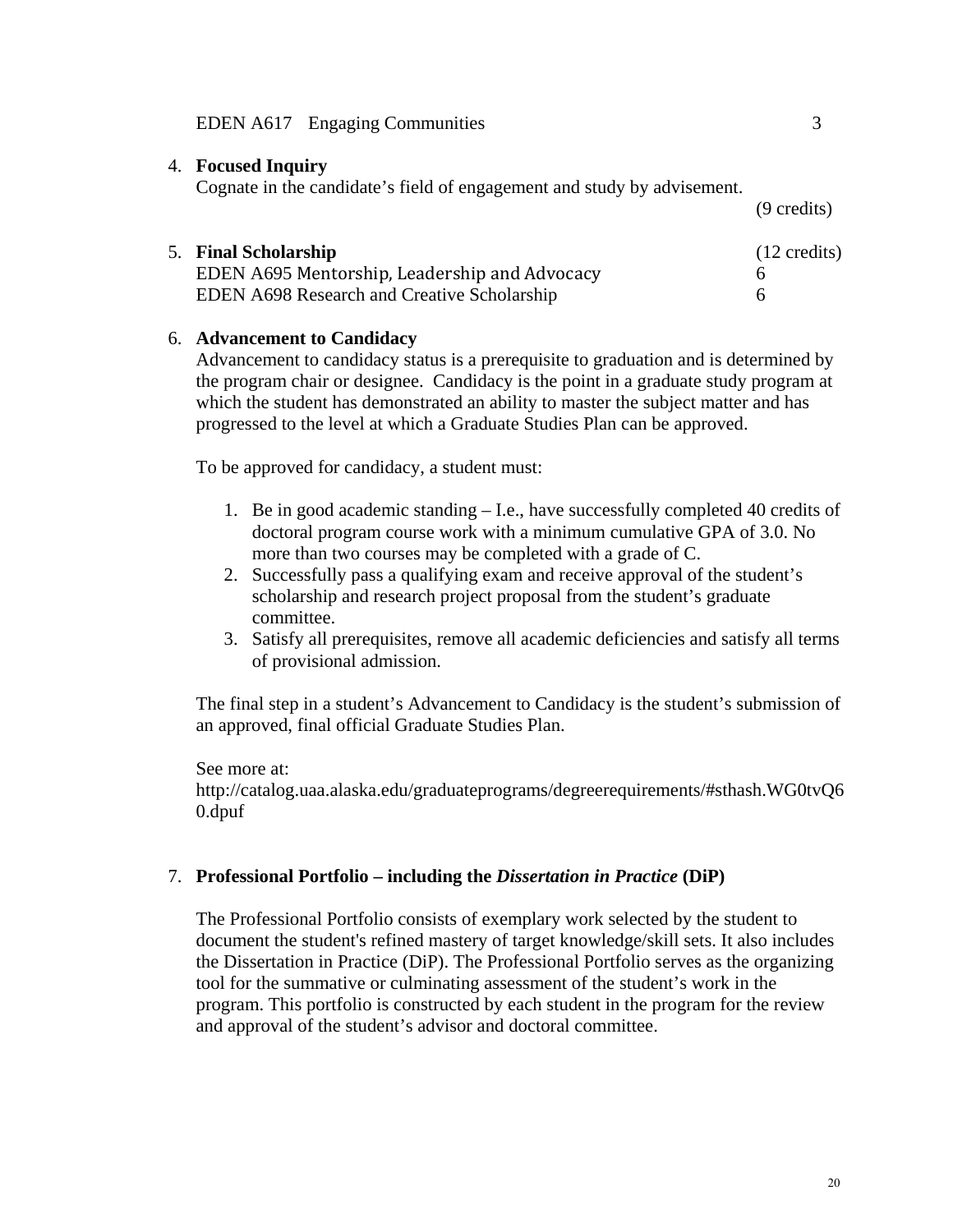The *Dissertation in Practice* serves as a demonstration of the scholarly practitioner's ability to solve problems of practice and a defense of the project*.* "The *Dissertation in Practice [DiP]* exhibits the doctoral candidate's ability "to think, to perform, and to act with integrity" (Shulman, 2005). As such, the student's *Dissertation in Practice* (DiP) and documentation relating to the student's successful defense of the DiP comprise essential and integral components of the Professional Portfolio.

8. **Total credits for degree: (52 credits)**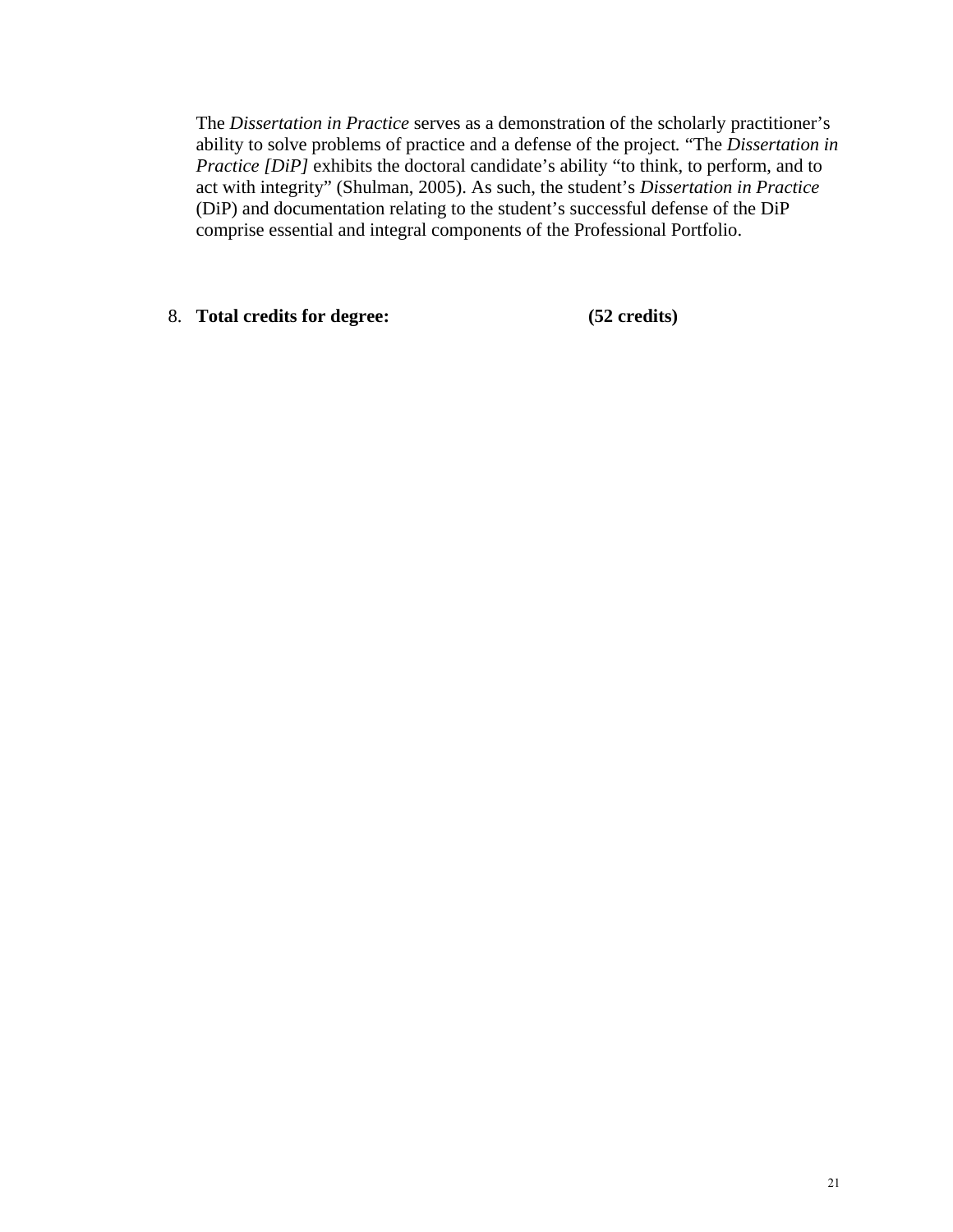# Proposal for Designation Process for Community-Engaged Academic Courses October, 2014

The Faculty Senate approved new definitions for community engaged academic curriculum in February 2014. The approved modifications will better distinguish between courses that generally include community engagement in the course objectives and more stringently-defined service-learning courses. The Community Engagement designation (CE) encompasses a broad range of ways that courses might engage students in learning about and taking action for the public good. Courses with the Service-Learning designation (SL) are a subset of that broad range meeting additional criteria. A course may be designated as either CE or SL but not both.<sup>i</sup>

This request addresses a deficiency noted in the CCEL's recent self-evaluation for the Carnegie Institute – the absence of accurate data on classroom engagement. The course designation process is critical to the CCEL's ability to adequately assess the efficacy of engagement at the course level. Absent course designation, there is no mechanism for capturing, assessing, and reporting these efforts. Capturing this data, assessing it, and reporting out are integral to UAA's accreditation reports and to our continued status as a Carnegie Engaged University. Assessment to date has been hampered by difficulty identifying classroom initiatives across campus; the alternative processes described below are suggested as methods that will allow data collection to begin as quickly as possible.

Following the October 2014 E-Board meeting, the Faculty Senate requested that the Community Engagement Task Force propose a process for the designation of courses. The following proposal recommends that both designations be self-imposed by individual faculty for a period of three semesters: Fall 2015-Fall 2016. In Summer 2016, a CCEL research project will assess the workability of the self-designations with two semesters of data and make recommendations to both the Faculty Senate and the Community Engagement Task Force.

# **Self-Designation for both Community Engaged (CE) and Service Learning (SL)**

The attribution of a community-engaged course may apply to a broad spectrum of courses that could include a wide variety of experiences and activities. There may be a portion of the course or set of assignments that require the students' interaction with community and/or community issues that does not carry throughout the semester. Activities might be indirect or direct service to a community organization or individuals and could potentially take place entirely in the classroom. This broad definition may sometimes capture work that is exploratory for faculty beginning to engage with community in their courses, brings an application of theory to practice that is appropriate for only part of a course, or requires a relatively low level of community interaction due to large course size or other practical considerations that make more intensive engagement difficult.

In any case, with the new Faculty Evaluation Guidelines (FEGs), we want to make it as easy as possible for faculty to document the work they are doing, describe it accurately, and to look for guidance in how to do the best engaged teaching and engaged scholarship that is possible in their individual circumstances. We suggest

<sup>\*</sup>Definitions and parameters are taken and modified from University of Massachusetts Amherst Office of Civic Engagement & Service Learning [\(http://cesl.umass.edu/\)](http://cesl.umass.edu/).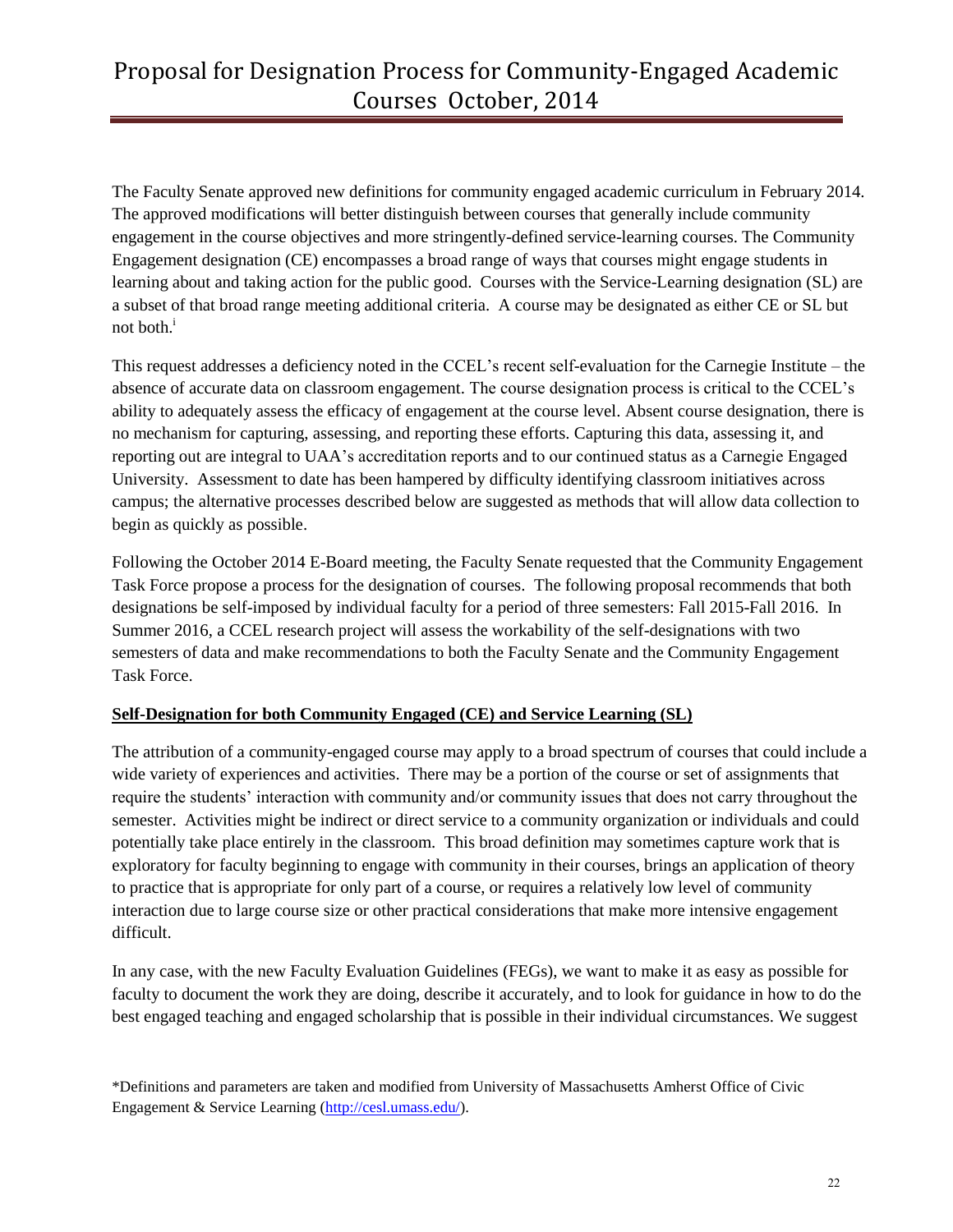# Proposal for Designation Process for Community-Engaged Academic Courses October, 2014

that faculty can be thoughtful about the designator they choose for their courses, and in fact, that the FEGs and the preparation of their faculty files are best served by facultydescribing accurately what they are doing that can be called engaged teaching and engaged scholarship.

The SL designation, by definition, asks more of the faculty and the students in designing a more significant experience based in the community and asks that issues of impact, sustainability and reciprocity be addressed with the community partner, in addition to the requirements that students be prepared for the service roles, that reflection be more structured, and that there be some attempt at evaluation of impact for students and community.

We propose that a pilot project of three semesters be established with self-designators for both CE & SL. Each semester, Fall 2015 & Spring 2016, the course schedule forms will be designated in concert with faculty by whomever in that department completes the forms, similar to the process for designating distance learning courses. In Spring and Summer of 2016, a faculty research project will begin to review the designations for each semester, assessing for the workability of self-designation and the validity and reliability of the process. A mid-term report of the pilot project will be submitted to the Faculty Senate and the Community Engagement Task Force in April 2016 with a final report in August 2016. It is likely that the process would not be able to be changed substantially in time for the Fall 2016 semester, which is the reason it was extended to three semesters, rather than the one academic year. Changes could be proposed, if needed, for Spring 2017.

The Registrar's Office is prepared to implement this process for Fall 2015 with the CE or SL designation being entered on the Final Schedule Proofs in the "attendance method" column. The final Fall 2015 Schedule Proofs are due to the Curriculum Office on 2/6/15. This will hold true for the main campus in Anchorage and for courses taught in Eagle River. If Mat-Su, Kodiak and Kenai Peninsula faculty wish to code their courses in this way, Lora Volden is willing to work with the appropriate office on adapting or adopting the process that we've set in place.

 $\overline{\phantom{a}}$ 

\*Definitions and parameters are taken and modified from University of Massachusetts Amherst Office of Civic Engagement & Service Learning [\(http://cesl.umass.edu/\)](http://cesl.umass.edu/).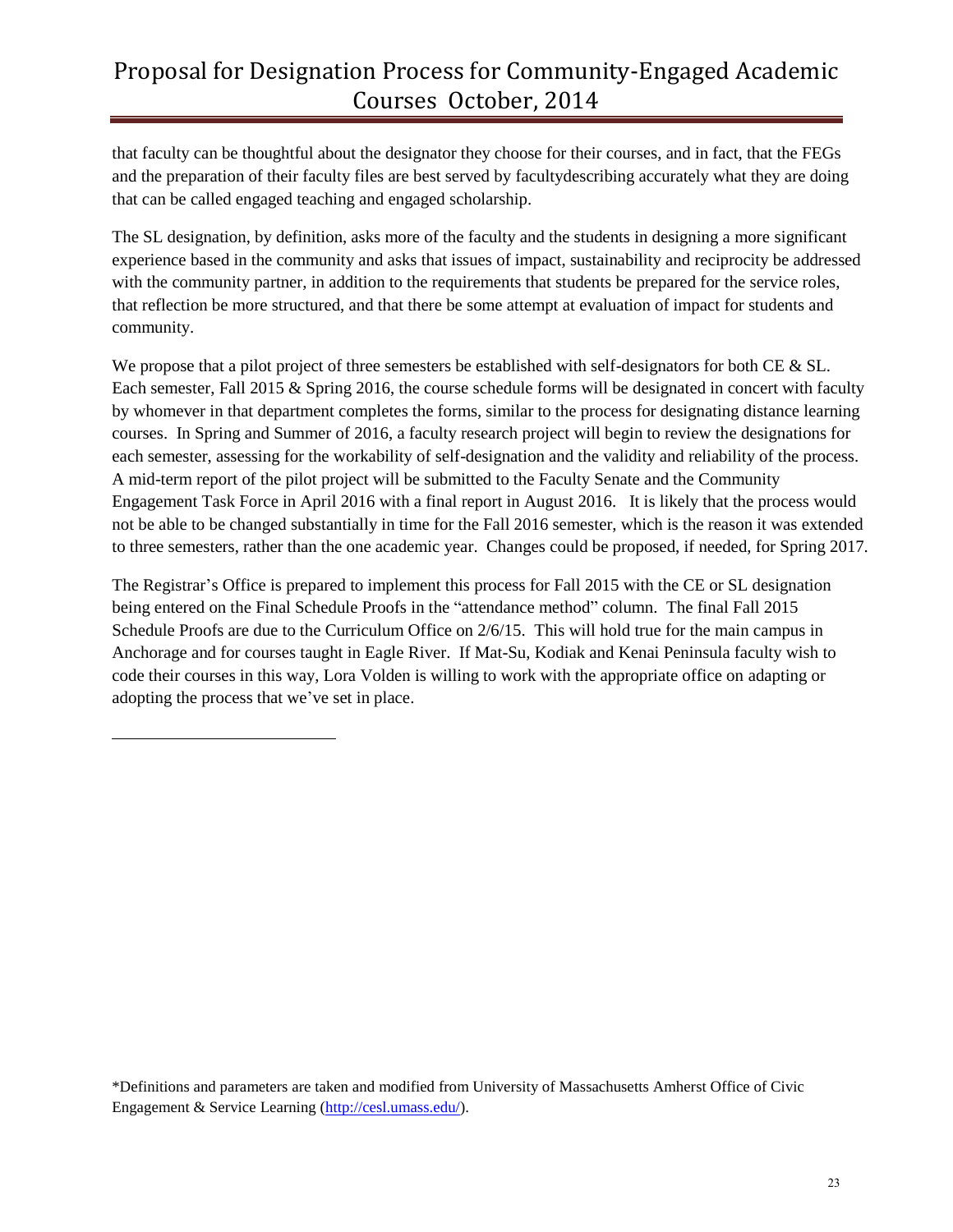The two definitions that were approved by the Faculty Senate March 7, 2014 are:

l

**CE\* A Community Engaged course** involves the student(s) in some kind of work outside of the classroom that contributes to the public good. At a minimum, the course should:

- Design and implement the community work with appropriate community input so that the students' efforts will provide an identifiable public benefit rather than a community burden.
- Clearly link the community work to student learning outcomes in the syllabus.
- Engage students in some oral or written reflection that explores their experience of engagement and connects it with the course learning goals.

**SL\* A Service-Learning course** is a Community-Engaged course which integrates the service and learning more deeply and more intentionally. At a minimum, the course should have:

- Service: significant community-based work defined in response to a need or aspiration presented by one or more partnering community organizations and for which core issues of impact, sustainability and reciprocity have been addressed.
- Clear linkage between the service and student learning outcomes: both academic and civic learning are addressed, and this is communicated in the syllabus.
- Preparation for service: students are prepared for the roles they will play, including engaging respectfully with a community that may differ significantly in race, class, age, or other elements of social identity.
- Structured reflection: intentional, systematic reflection on students' experience in the community is integrated throughout the course, not added as a one-time or final assignment. Reflection activities may include talking, writing or other means, and may be individual, group-based, or both.
- Evaluation: assessment of student learning and community impact has been planned. This could consist of asking the CCEL to survey the community partner and students, or could be instructor-designed assessment activities.

<sup>\*</sup>Definitions and parameters are taken and modified from University of Massachusetts Amherst Office of Civic Engagement & Service Learning [\(http://cesl.umass.edu/\)](http://cesl.umass.edu/).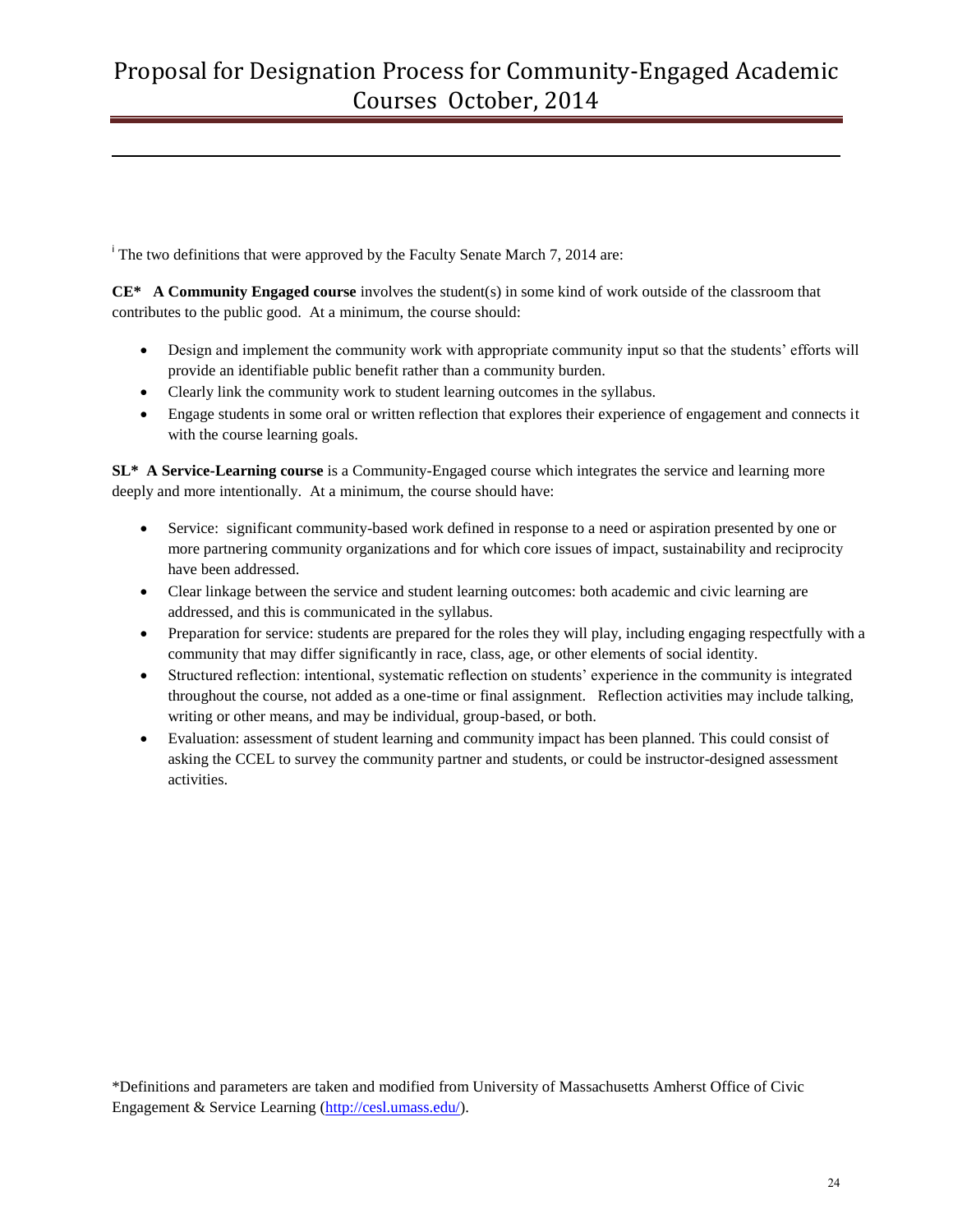Curriculum review (from both CAR and CCG)

What do GAB members expect to review? What do we expect college curriculum committees, Deans, Registrar's Office, or others to review?

| <b>Element from CAR</b>                 | Other levels of review (Who?)   UAB/GAB review |  |
|-----------------------------------------|------------------------------------------------|--|
| School/College                          |                                                |  |
| Division                                |                                                |  |
| Department                              |                                                |  |
| Course prefix                           |                                                |  |
| Course #                                |                                                |  |
| Previous course prefix/#                |                                                |  |
| Credits                                 |                                                |  |
| Contact hours                           |                                                |  |
| Course title                            |                                                |  |
| Abbreviated title                       |                                                |  |
| Type of course                          |                                                |  |
| Type of action                          |                                                |  |
| Repeat status                           |                                                |  |
| Grading basis                           |                                                |  |
| Implementation date                     |                                                |  |
| Crosslisted/stacked with                |                                                |  |
| Impacted courses/programs               |                                                |  |
| Initiator name                          |                                                |  |
| Faculty coordination                    |                                                |  |
| Library liaison coordination            |                                                |  |
| <b>GER</b>                              |                                                |  |
| Course description                      |                                                |  |
| Course prerequisites                    |                                                |  |
| Course corequisites                     |                                                |  |
| Other restrictions                      |                                                |  |
| <b>Registration restrictions</b>        |                                                |  |
| Fees                                    |                                                |  |
| Selected topics course                  |                                                |  |
| Justification for action                |                                                |  |
| <b>Element from CCG</b>                 |                                                |  |
| Date of initiation/change               |                                                |  |
| Grading basis                           |                                                |  |
| Course level justification              |                                                |  |
| <b>Instructional goals</b>              |                                                |  |
| Student learning outcomes               |                                                |  |
| Guidelines for evaluation or assessment |                                                |  |
| methods                                 |                                                |  |
| Topical course outline                  |                                                |  |
| Suggested texts                         |                                                |  |
| Bibliography                            |                                                |  |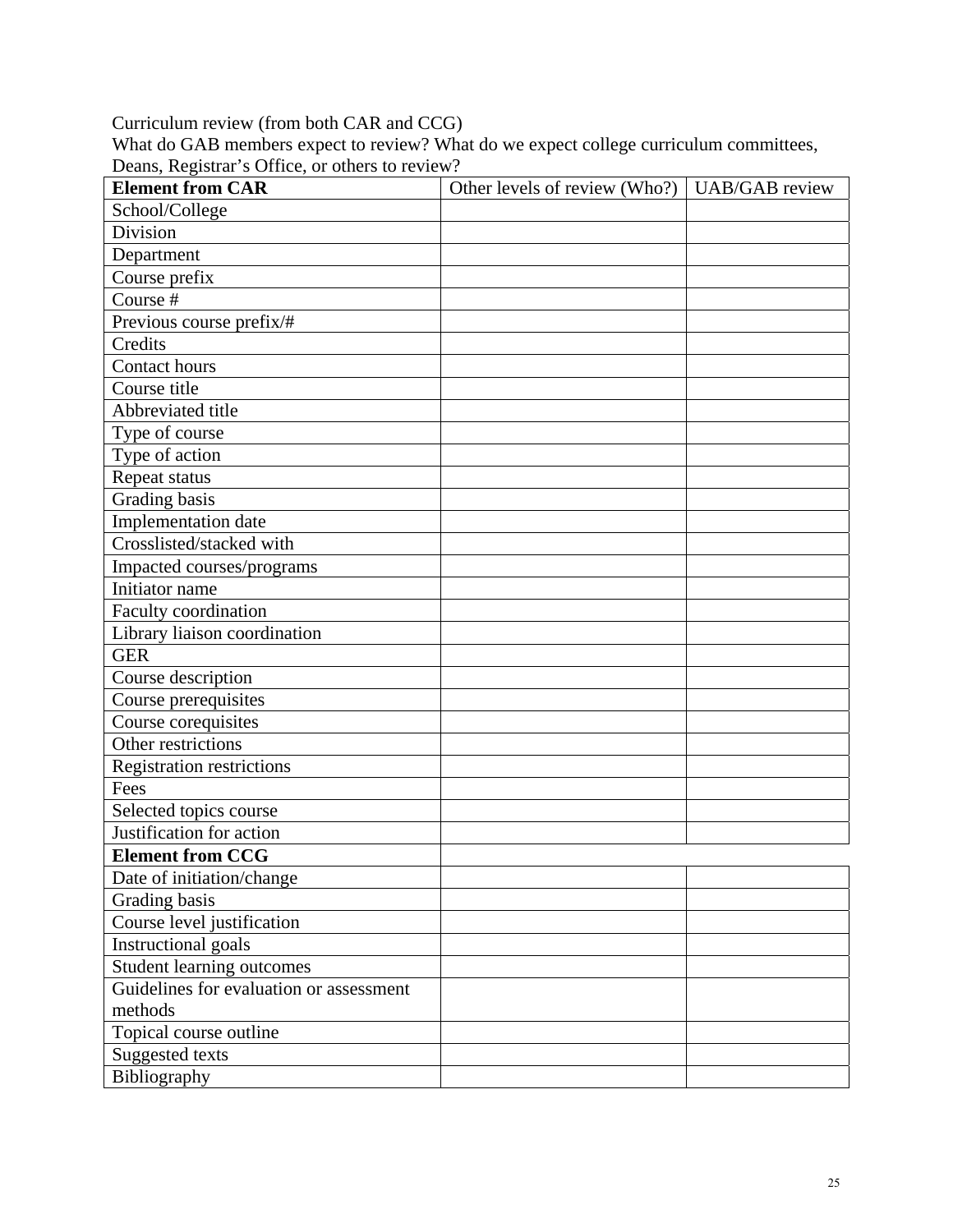| <b>Element from PAR</b>                    | College committee review | <b>UAB/GAB</b> review |
|--------------------------------------------|--------------------------|-----------------------|
| School/college                             |                          |                       |
| Department                                 |                          |                       |
| Complete program title/prefix              |                          |                       |
| Undergrad/grad program                     |                          |                       |
| Gainful employment program                 |                          |                       |
| Type of action                             |                          |                       |
| Implementation date                        |                          |                       |
| Coordination with affected units           |                          |                       |
| Initiator name                             |                          |                       |
| Faculty coordination                       |                          |                       |
| Library coordination                       |                          |                       |
| Justification for action                   |                          |                       |
| <b>Elements from other sources</b>         |                          |                       |
| Cover memo                                 |                          |                       |
| Dept name/contact info                     |                          |                       |
| Degree/certificate program name/desc       |                          |                       |
| Overview & career information              |                          |                       |
| <b>Student learning outcomes</b>           |                          | Reviewed by AAC       |
| Honors status                              |                          |                       |
| Accreditation information                  |                          |                       |
| <b>Research possibilities</b>              |                          |                       |
| Gainful employment statement               |                          |                       |
| Admission requirements                     |                          |                       |
| <b>Advising</b>                            |                          |                       |
| Academic progress requirements             |                          |                       |
| General university graduation requirements |                          |                       |
| <b>GERs</b>                                |                          |                       |
| College graduation requirements            |                          |                       |
| Major degree requirements                  |                          |                       |
| Other graduation requirements              |                          |                       |
| Faculty                                    |                          |                       |

Program Review (from PAR and additional)

Other considerations?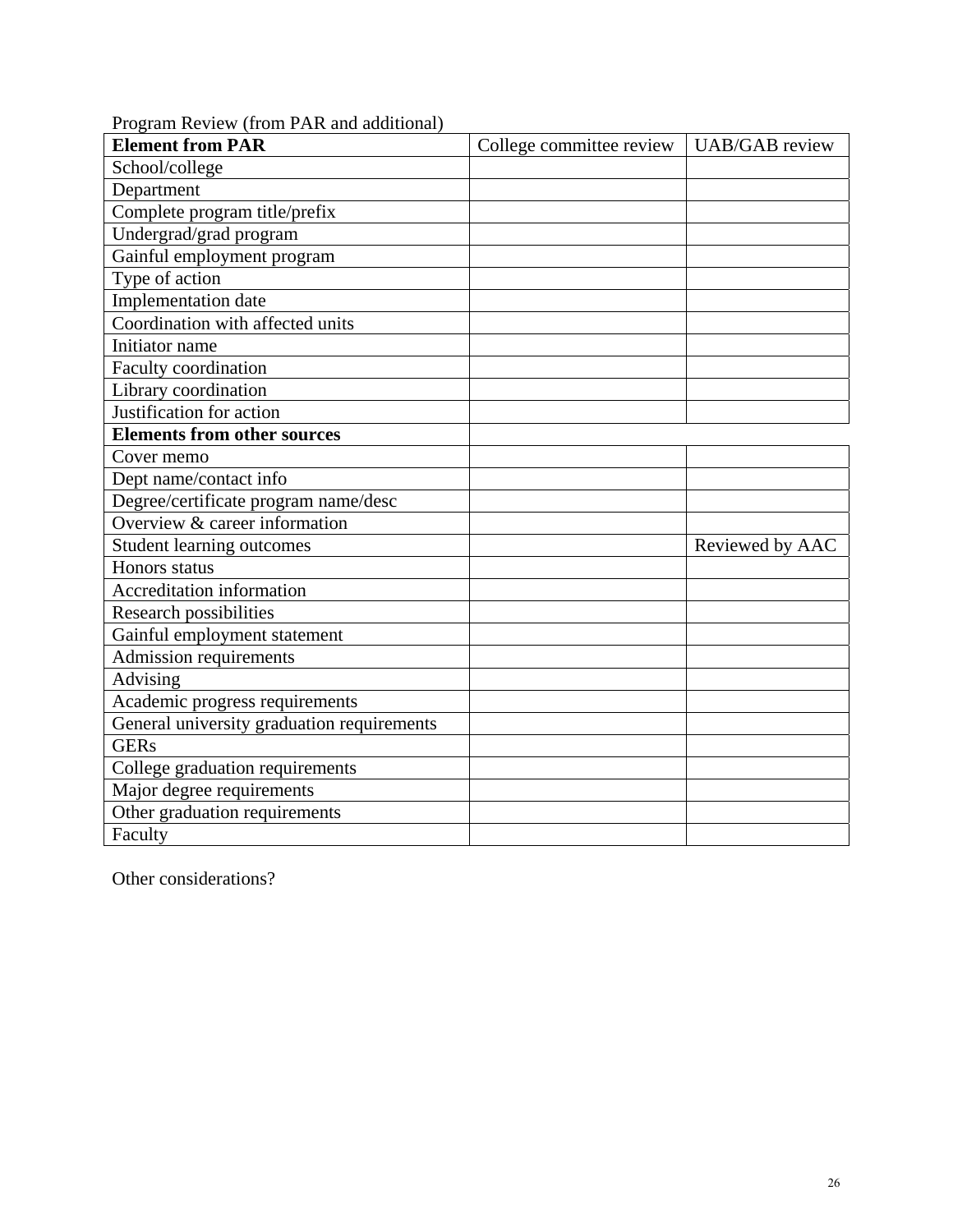# **Curriculum handbook: The Expurgated Version (Stacked courses references)**

2.1.2 Academic Considerations Addressed in Review

The faculty member initiating the curriculum action should be prepared to address the following and any other appropriate issues that members of the curriculum review committees may ask when the curriculum action is presented to the appropriate boards/committees at each level of review.

A. Academic considerations for a new course proposal:

v. Justification for stacking or cross listing

Section 9 - Step-By-Step Instructions for the Course Content Guide

When developing a new course the CCG should be developed first. Considerations are: level, title, goals and student learning outcomes, content, and bibliography. This information is then transferred to the CAR. The Course Content Guide should provide a concise description of the course. Topical areas, instructional goals and student learning outcomes should be clearly related to each other. It is recommended that the CCG contain five or fewer pages. While there is not a standard template for the CCG, current CARs and CCGs can be found at http://curric.uaa.alaska.edu/curric/courses/.

I. Stacking (if applicable)

i. Stacked courses are courses from the same prefix but at different levels offered at the same time and location.

ii. Existing and new courses may not be stacked unless approved as stacked courses by UAB/GAB.

iii. Courses may not be stacked informally for scheduling purposes.

iv. The course description and course content guide of a stacked course must clearly articulate the difference in experience, performance and evaluation of students at different levels, including graduate students vs. undergraduate students.

v. Courses that are at the 500 level may not be stacked with any other course. vi. If stacking status is requested, rationale must be provided.

vii. Courses at the 300 level may not be stacked with 600-level courses.

All graduate-level courses must meet certain criteria established by the GAB. In addition, when 400-level courses are stacked with 600-level courses, the faculty initiator must consider the impact of stacking the course on the graduate student experience and how that affects the criteria for 600-level courses. If a graduatelevel course is stacked with a 400-level course, or if undergraduate students are taking the course as part of their baccalaureate degree, the justification must clearly describe how the quality of the graduate students' experience will be maintained in a mixed-level classroom.

The following guidelines may assist in determining whether a course is suitable for stacking according to graduate criteria:

> i. Do the prerequisites (not registration restrictions) differ for the 400- vs. 600 level versions of the course?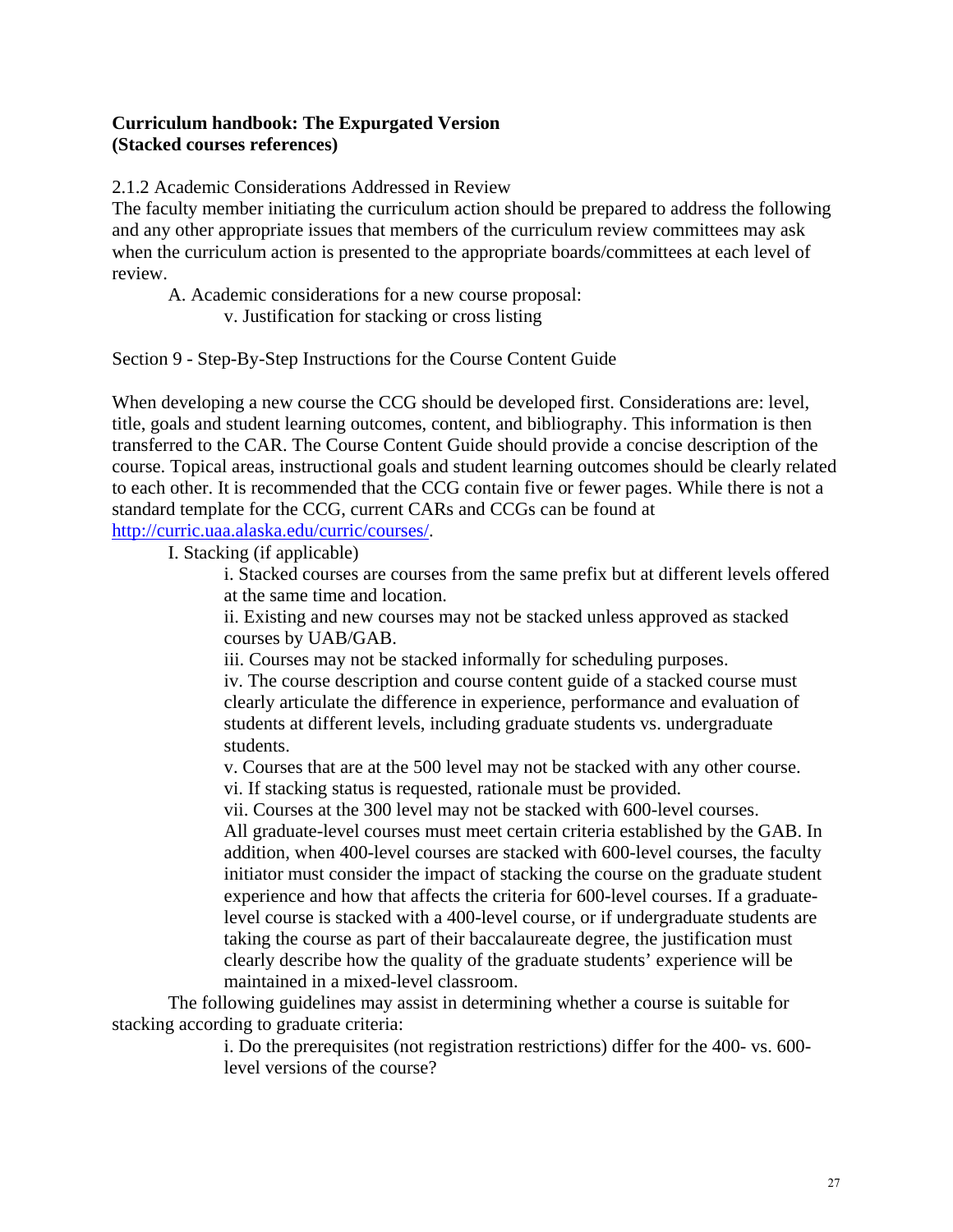It is difficult to justify stacked courses in which the graduates and undergraduates have a significantly different knowledge base relevant to the course material. If the knowledge is required for the course, the prerequisites must be comparable. If the knowledge is only required for extra coursework performed by the graduate students, this difference should be stated explicitly and addressed in the instructional goals, student learning outcomes and course activities sections of the CCG.

ii. Is the course format predominantly discussion- or seminar-based?

This type of course is not likely to be suitable for stacking, as the discussion level/theoretical base can differ significantly between graduate and undergraduate students. In addition, the ratio between undergraduate and graduate students should be addressed. Courses that are evenly divided may provide a more balanced environment than a course in which only one or two graduate students are present.

iii. Is the course format predominantly lecture-based? (Is the main intent of the course to provide a detailed knowledge set?)

a. Is the PRIMARY source of information/reading the primary research literature of the field?

This course is not likely to be suitable for stacking, as undergraduate students generally lack the knowledge base and experience to derive all information from the primary literature.

b. Is the PRIMARY source of information/reading material derived from textbooks or other less-specialized literature?

This course is likely to be suitable for stacking. However, the performance expectations for graduate students should be explicitly defined, with special emphasis on how these expectations differ from the 400-level students.

Some suggested student learning outcomes/assessments that may be appropriate for 600-level students in a stacked course:

i. Extra reading assignments based in the primary research literature, evaluated via written critical reviews and/or oral presentations

ii. Extra writing assignments that evince ability to synthesize research fields (comprehensive scholarly reviews or synthesis of other disciplinary areas with the course material)

iii. Assignments to measure the ability of graduate students to integrate course material into experimental design, such as writing formal research grant proposals, or oral or written presentation of how the course material informs the student's own thesis research iv. Separate exams for graduate students that measure not only comprehension of the lecture material but the ability to integrate and apply the material at more advanced levels, such as hypothesis formulation and experimental design, or the ability to interpret raw research data

v. Teaching experiences, in which graduate students instruct undergraduates, lead discussion groups or present analysis of primary research, offer another context in which graduate students may demonstrate and more advanced knowledge and be assessed accordingly.

As a result of completing this course, students will be able to: